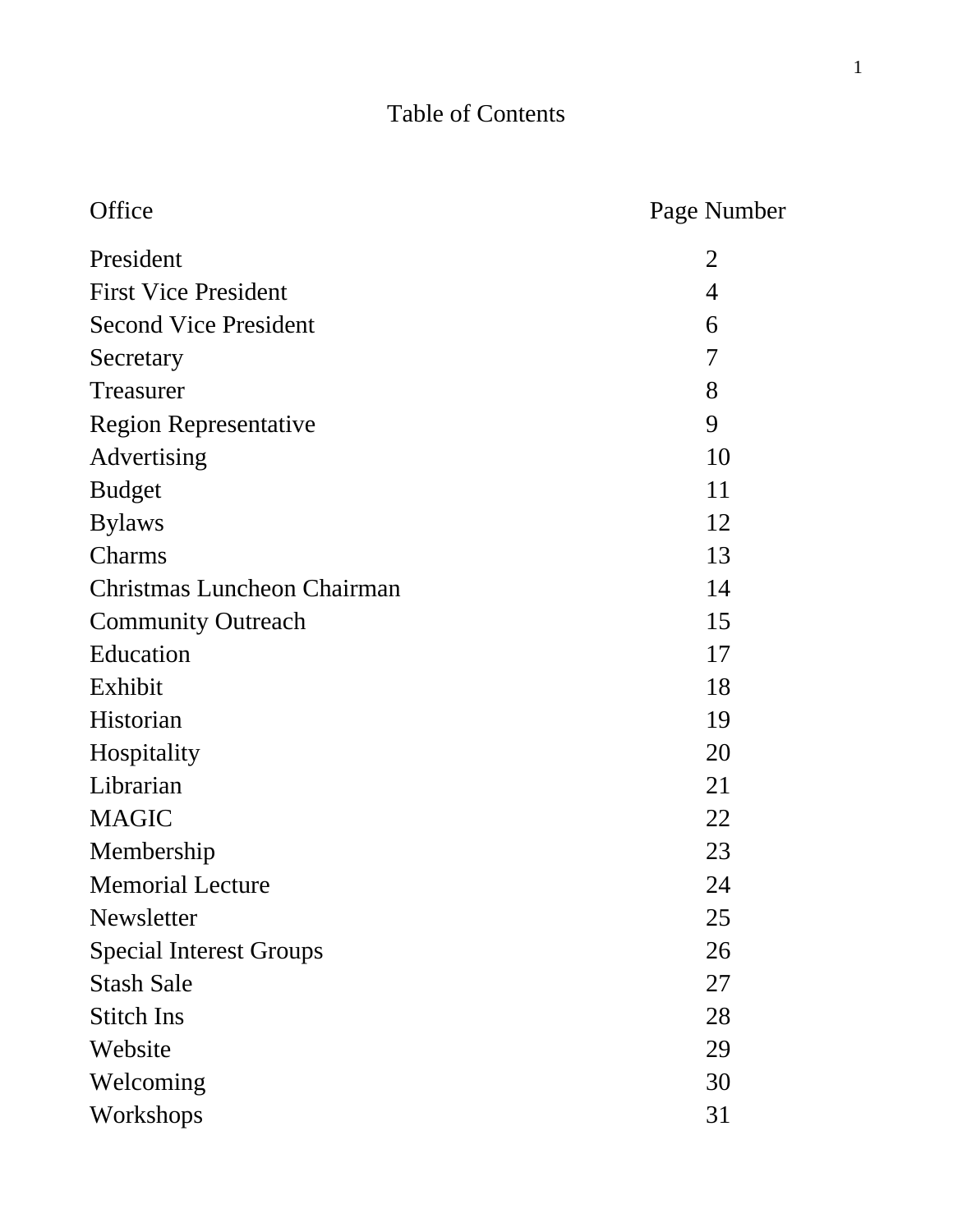#### HEG JOB DESCRIPTION

#### PRESIDENT

Term of Office – One year, elected term

- 1. Chairs the board of directors, is familiar with National, Regional and HEG *Bylaws* and *Policies and Procedures* and all aspects of the organization.
- 2. Presides at all meetings and is responsible for directing the business of the chapter.
- 3. Prepares an agenda for board meetings and e-mails them to board members in a timely manner.
- 4. Prepares a letter to the membership for inclusion in each newsletter.
- 5. Appoints all standing and special committee chairmen except the nominating committee and announces the appointments at the first guild meeting following the election or as appropriate.
- 6. Appoints special committees or additional standing committees as the chapter or board of directors deems necessary.
- 7. Updates the *Officer's Notebook* with current information from national and region, sends copies to appropriate officers and passes notebook on to her successor.
- 8. Keeps current the chapter files in her possession.
- 9. Develops leadership within the chapter.
- 10. Makes sure committee chairmen complete their duties or suggests a replacement.
- 11. Represents the chapter to the community.
- 12. Attends and votes at the national annual meeting or delegates a proxy.
- 13. Reads and responds promptly to all correspondence from other chapters, the region and national and provides copies of information to the appropriate officers or committee chairmen.
- 14. May call special meetings as set forth in Article V Meetings, Section 3 and Article VI Board of Directors, Section 5 of the HEG *Bylaws.*
- 15. Shall be an ex officio member of all committees except the nominating committee.
- 16. Shall appoint a three-member committee to conduct an annual audit of the chapter's financial records at the close of the fiscal year or in the event of the resignation of the treasurer.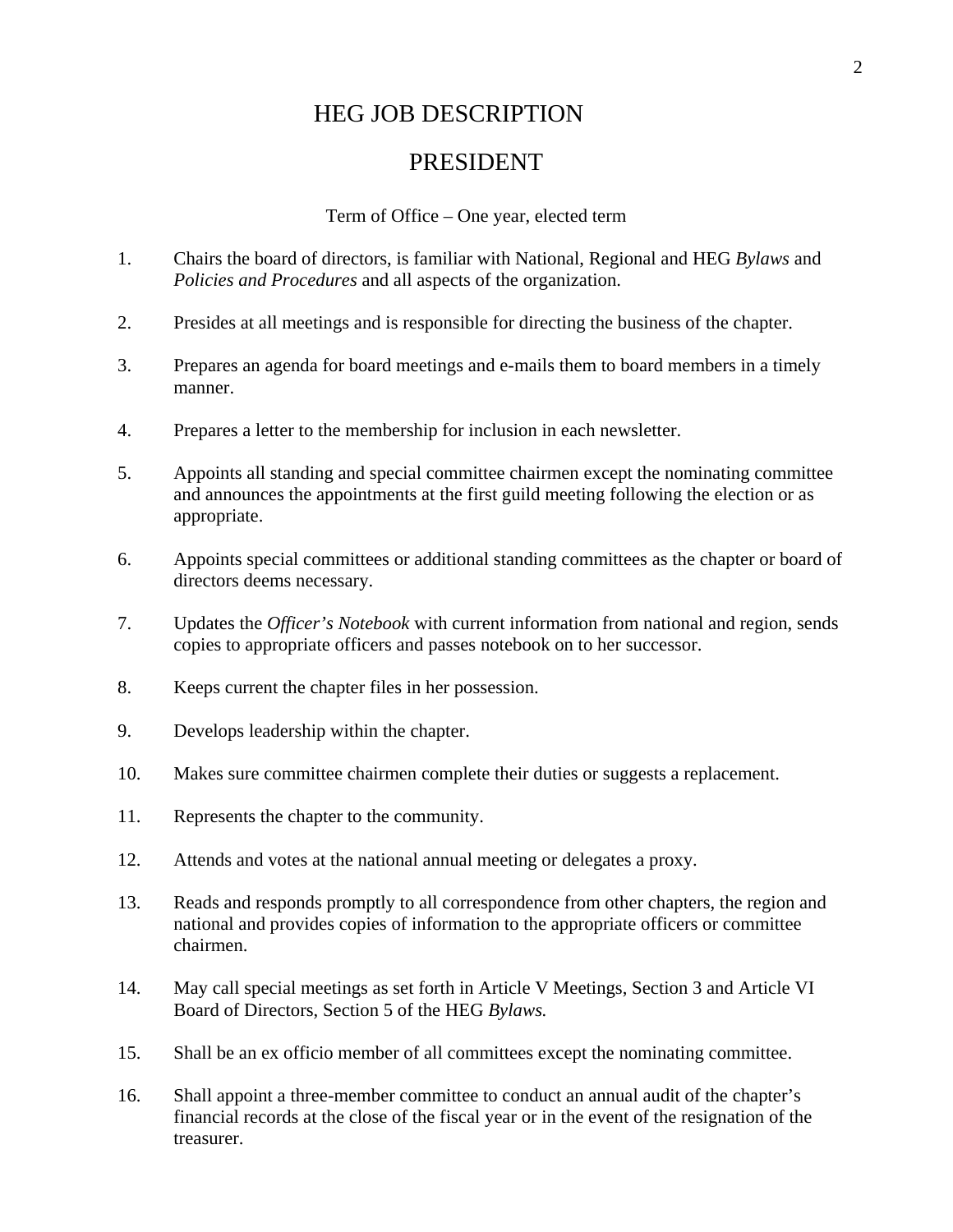- 17. Sees that all orders and motions of the board of directors are implemented.
- 18. Signs all contracts at the chapter level with financial obligations to HEG.
- 19. Compiles a budget for the office and submits it to the treasurer.
- 20. Acts as an inter-facer, catalyst and problem solver to the various committees and activities of the chapter.
- 21. Forwards the *Officer's Notebook* and other files, in good order and prompt manner, to successor, accompanied by a report on current activities and needed follow-up actions.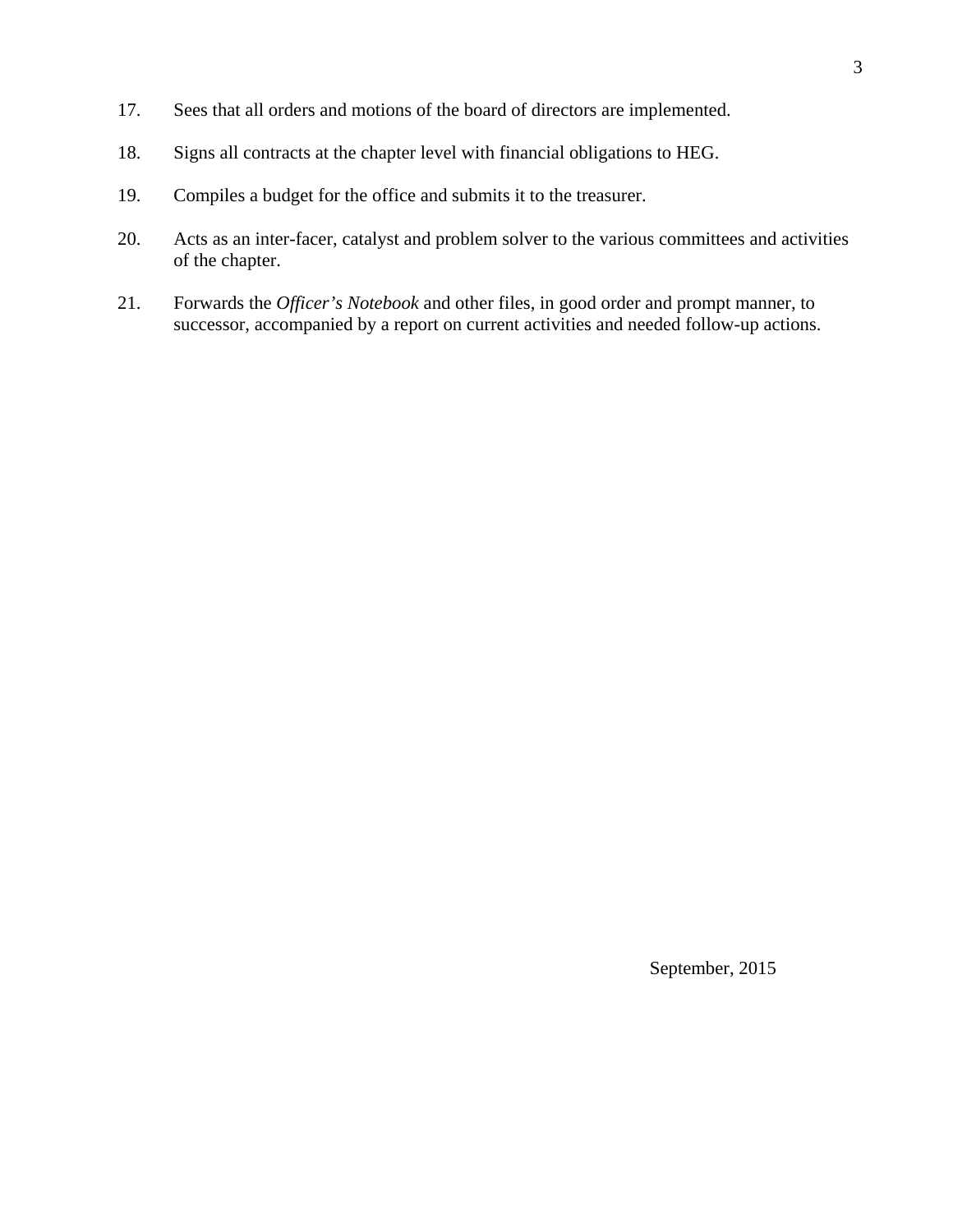### HEG JOB DESCRIPTION FIRST VICE-PRESIDENT

#### Term of Office – One year, elected position

- 1. Serves on the board of directors, is familiar with National, Regional and HEG *Bylaws* and *Policies and Procedures* and reports to the president.
- 2. In the absence of the president, serves in her stead, to exercise and discharge such duties as may be required.
- 3. Fills the term of the president should she be unable to complete it.
- 4. Serves in any capacity as requested by the president.
- 5. Serves as reporting officer for the following: Library Charms Incentive Program
- 6. Compiles annual budget request for the office and submits it to the treasurer.
- 7. Organizes the gift that is given to the president each year.
- 8. Serves as program chairman for monthly chapter meetings.
	- a. Arranges the monthly programs of 45 minutes to 1 hour in length for the upcoming year.
	- b. Provides the website chairman with the program schedule and keeps it up-to-date.
	- c. Promotes the programs by providing information to the newsletter chairman in a timely manner.
	- d. Handles getting agreement of program particulars from each teacher/speaker, and checks that the social security number is included.
	- e. Handles getting board approval for any teacher/speaker costing more than \$100.
	- f. Request a check from the treasurer and gives it to teacher/speaker at the end of the program. Provides required information to the treasurer to fill out the IRS-1099 Misc. Form.
	- g. Checks with speaker/teacher and confirms the program at least one month out.
	- h. If the program involves kits, provide sign-up sheets for the prior two chapter meetings and collect monies, if required. Provide kit count to teacher at east one month out.
	- i. Arranges for appropriate room set-up for each program.
- 9. Handles all arrangements with Chapelwood United Methodist Church.
	- a. Request a check from the treasurer and pays the annual facilities rent (\$240) to the appropriate staff member in the Chapelwood office in January.
	- b. Arranges any room set-up changes with the Office Manager (Susan Hall) in the Chapelwood office,
	- c. Request room reservations and room set-up for the next calendar year by September 1st with Office Manager (Susan Hall).
- 10. Performs any other duties as requested by the president.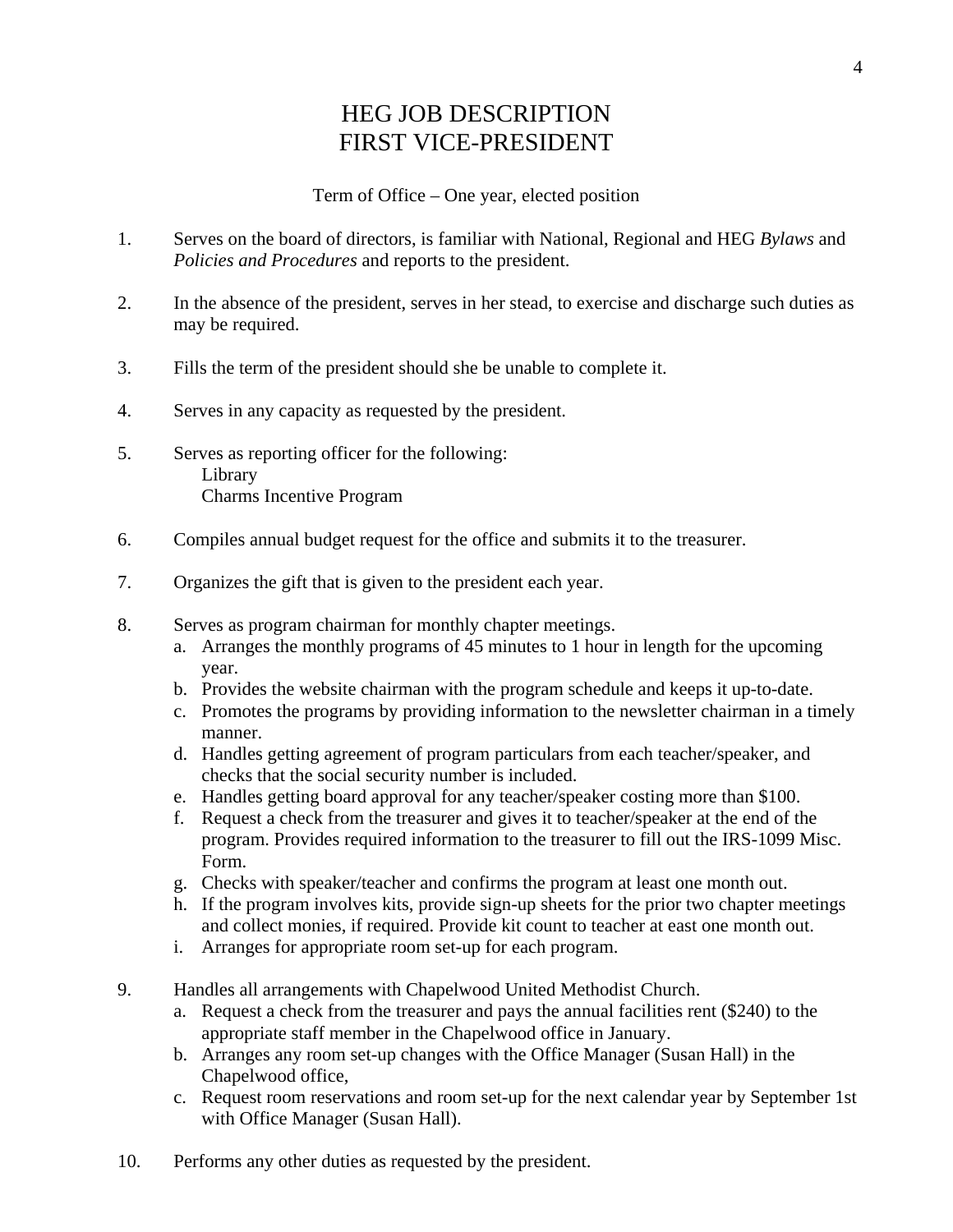11. Forwards files, in good order and prompt manner, to successor, accompanied by a report on current activities and needed follow-up actions.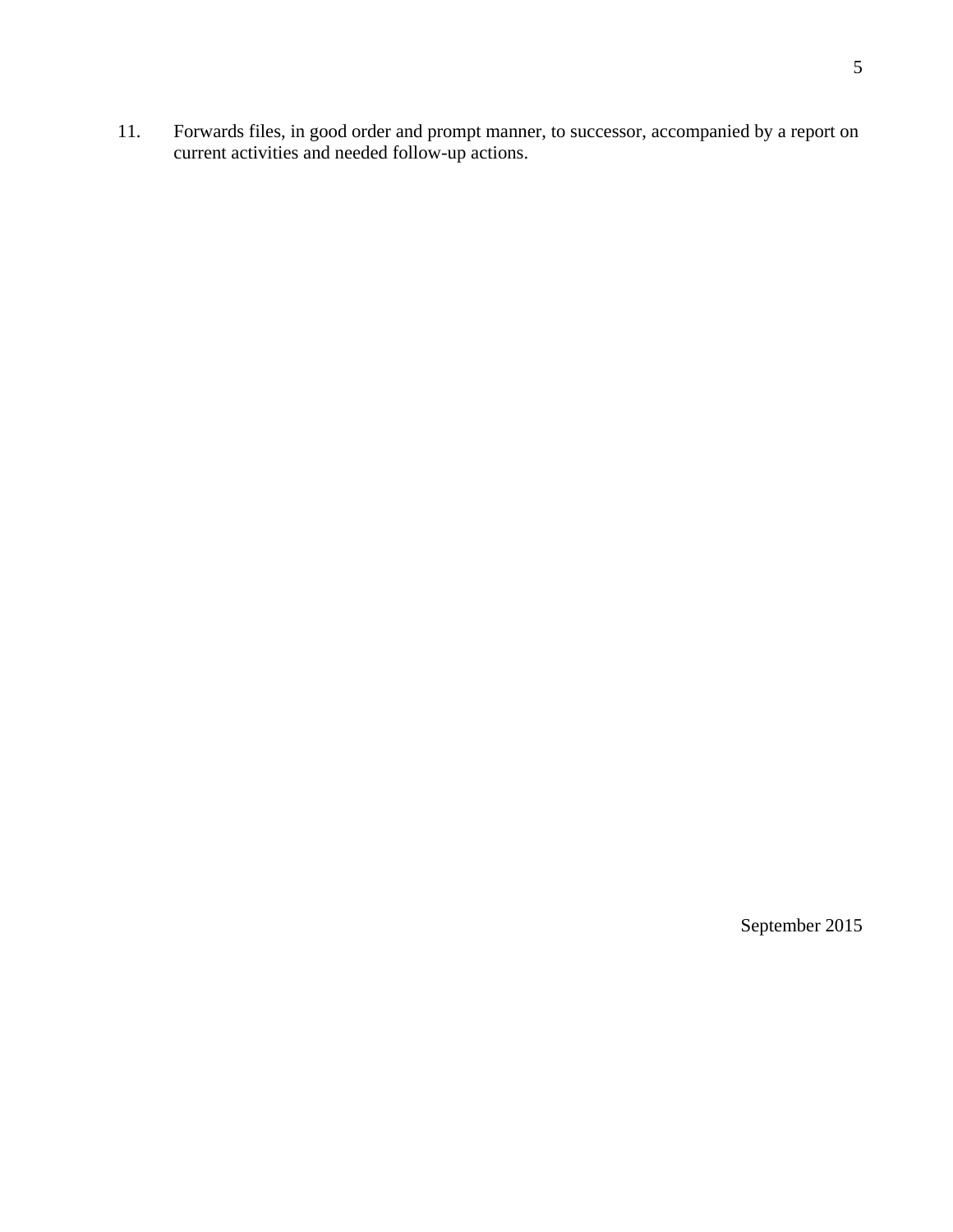## HEG JOB DESCRIPTION SECOND VICE-PRESIDENT

Term of Office – One year, elected term

- 1. Serves on the board of directors, and is familiar with National, Regional and HEG *Bylaws* and *Policies and Procedures*.
- 2. Serves as chairman of the annual HEG Retreat
	- a. Finalizes and executes the plans for the upcoming Retreat.
	- b. Submits articles for the newsletter and website.
	- c. Notifies attendees of payment due, collects payments, and ensures that they are correct.
	- d. Keeps spending within budget.
	- e. Notifies charm chairman of expected numbers of attendees eligible for charms (current year's attendance, first timer, completing nametag)
	- f. Plans next year's retreat getting a contract with the venue and having it approved by the board.
	- g. Compiles a budget for next year's retreat.
- 3. Serves in any capacity as requested by the president.
- 4. Serves as reporting officer for the following: Boot Camp Stash Sale Christmas Luncheon
- 5. Forwards files, in good order and prompt manner, to successor, accompanied by a report on current activities and needed follow-up actions.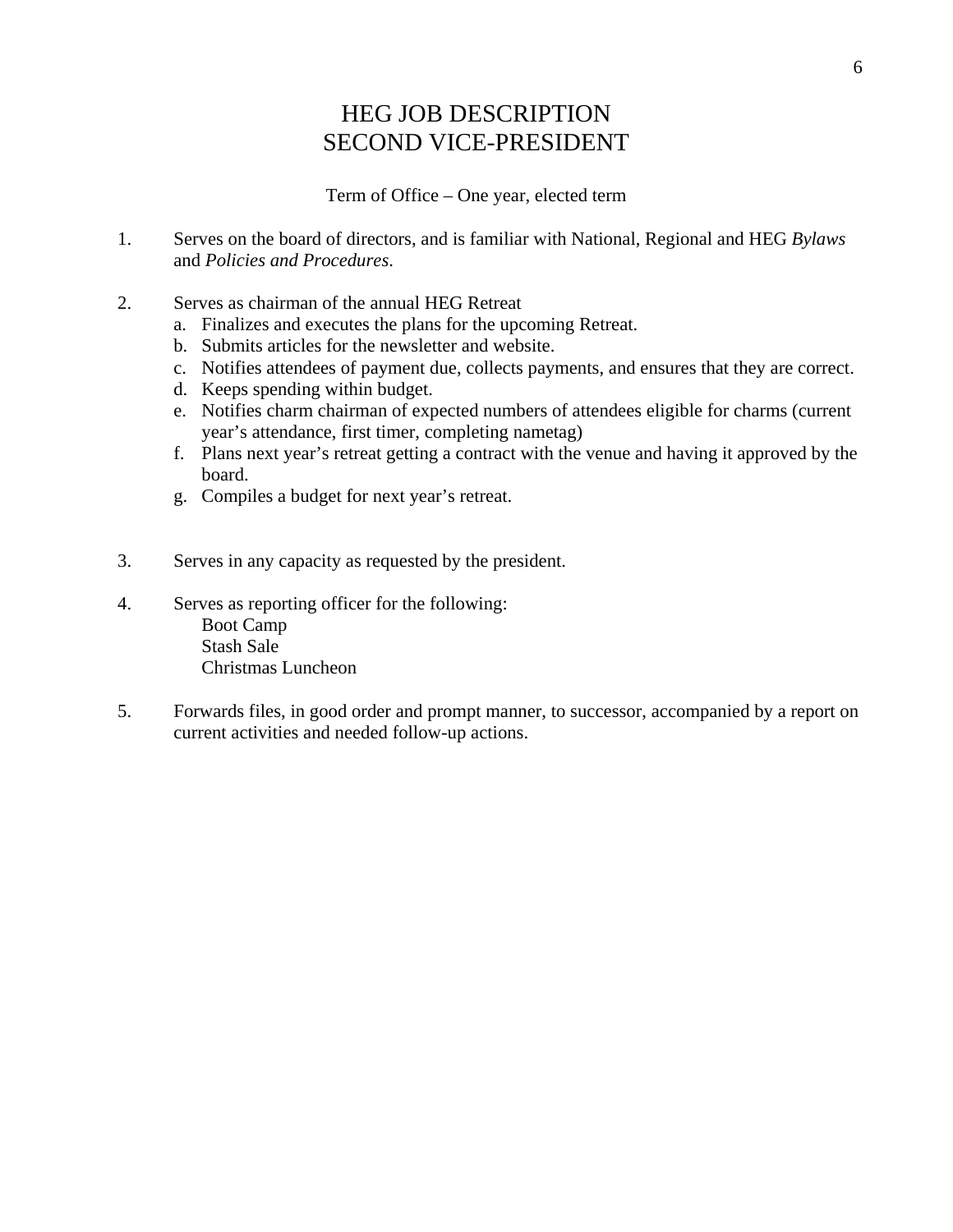#### HEG JOB DESCRIPTION **SECRETARY**

Term of Office – One year, elected position

- 1. Serves on the board of directors, is familiar with National, Regional and HEG *Bylaws* and *Policies and Procedures* and reports to the president.
- 2. Keeps and distributes a written record (minutes) of all board and chapter meetings.
- 3. Makes any corrections and records them in the next minutes.
- 4. Takes roll of all members present at each board meeting and receives and maintains the record of attendance at general meetings.
- 5. Maintains a master calendar of all chapter and region events to prevent conflicts in the schedule.
- 6. Performs any other duties as requested by the president.
- 7. Keeps record of all motions made including full names of those who made the motion and the result of the vote.
- 8. Recognizes that minutes are the permanent, formal, official record of the chapter's business and that accuracy counts.
- 9. Maintains archival file of chapter minutes.
- 10. Attends to the general correspondence of the chapter.
- 11. Compiles annual budget request for the office and submits it to the treasurer.
- 12. Informs South Central Region and the national office when there is a change of officers.
- 13. Forwards files, in good order and prompt manner, to successor, accompanied by a report on current activities and needed follow-up actions.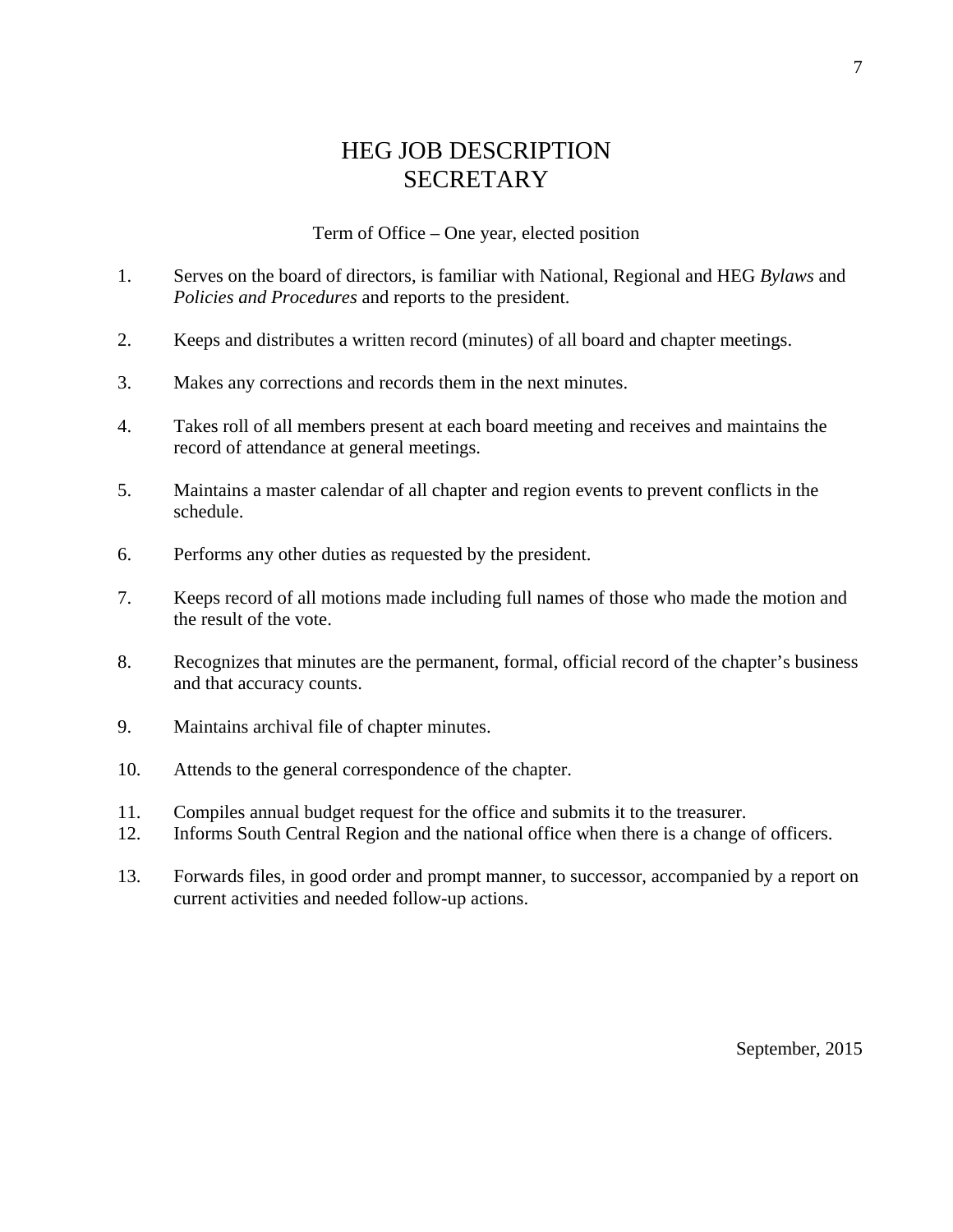## HEG JOB DESCRIPTION TREASURER

#### Term of Office – Two years, elected position

- 1. Serves on the board of directors, is familiar with National, Regional and HEG *Bylaws* and *Policies and Procedures* and reports to the president.
- 2. Serves as custodian of the general funds of the chapter.
- 3. Receives and disburses all chapter funds upon receipt or vouchers.
- 4. Submits written monthly reports to the board and a comprehensive report quarterly to the membership in the newsletter.
- 5. Serves as chairman of the budget committee.
- 6. Pays region and national dues following given timetables.
- 7. Submits annual financial report to EGA headquarters and region director by February 15.
- 8. Maintains spending within budget.
- 9. Keeps ledger in the form prescribed by national.
- 10. Cooperates in annual audit of treasury books.
- 11. Maintains that all funds go through chapter treasury.
- 12. Receives and reviews financial reports from committees and advises chairmen.
- 13. Performs any other duties as requested by the president.
- 14. Forwards files, in good order and prompt manner, to successor, accompanied by a report on current activities and needed follow-up actions.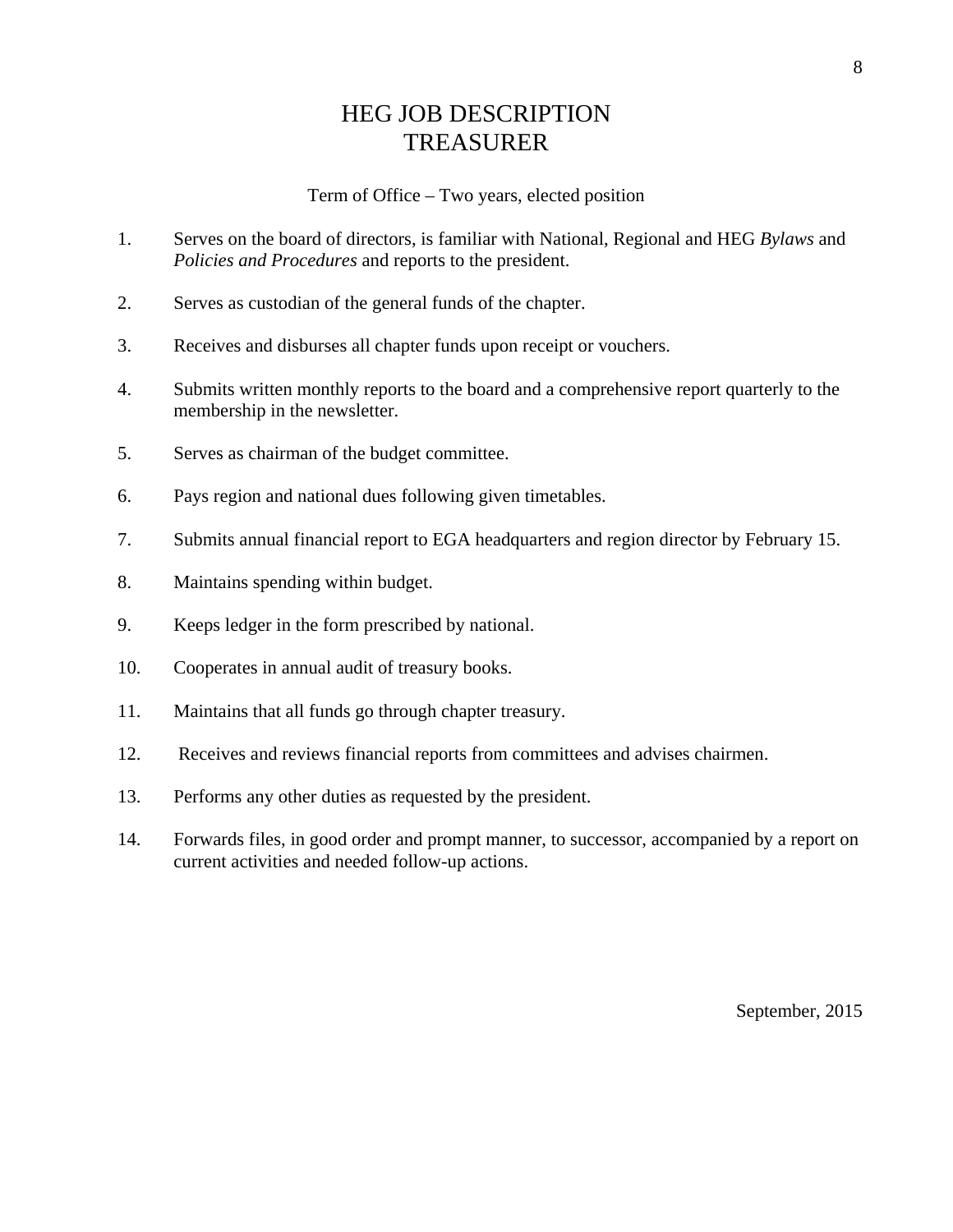#### HEG JOB DESCRIPTION REGION REPRESENTATIVE

Term of Office – One year, elected position

- 1. Serves on the board of directors, is familiar with National, Regional and HEG *Bylaws* and *Policies and Procedures* and reports to the president.
- 2. Is familiar with job description in the Region Representatives Notebook.
- 3. Serves as chapter representative to region meetings and casts chapter's vote and voices its opinion.
- 4. Sends an authorized substitute to region meetings if unable to attend.
- 5. Reports on region meetings to chapter board and membership at meetings and through the newsletter.
- 6. Is familiar with region and national rules and policies.
- 7. Is aware of region and national resources and sees that appropriate chapter officers have this information.
- 8. Is responsible for HEG's entry for the opportunity knocks annual fundraiser at SCR seminars and encourages membership participation in accomplishing this task.
- 9. Reads and processes all region communications promptly, filing originals and giving copies to appropriate people.
- 10. Sends chapter information to region newsletter editor.
- 11. Informs region officers of name-address-telephone-e-mail changes of pertinent chapter personnel.
- 12. Performs any other duties as requested by the president.
- 13. Compiles annual budget request for the office and submits it to the treasurer.
- 14. Forwards files, in good order and prompt manner, to successor, accompanied by a report on current activities and needed follow-up actions.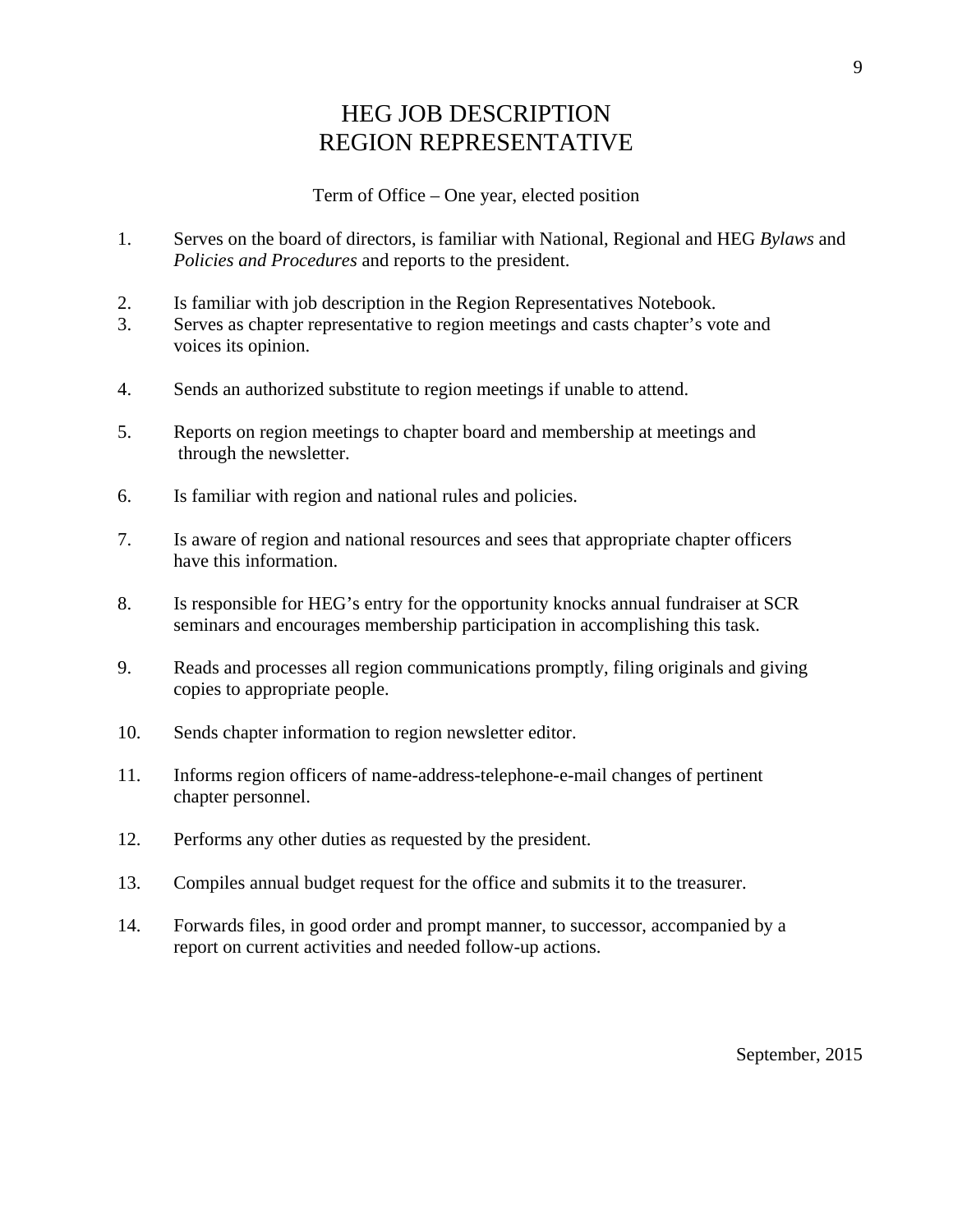## HEG JOB DESCRIPTION ADVERTISING

Term of Office – One year, appointed position

- 1. Although not a board member, advertising is encouraged to attend board meetings and when there, participate in discussion and vote.
- 2. Responsible for contacting vendors to solicit advertising for the newsletter and website.
- 3. Procures advertising contracts for the yearbook and website.
- 4. Reports to the board via the newsletter chairman if unable to attend board meetings.
- 5. Performs any other duties as requested by the president.
- 6. Compiles annual budget for advertising and submits it to the newsletter chairman for inclusion in the budget.
- 7. Forwards files, in good order and prompt manner, to successor, accompanied by a report on current activities and needed follow-up actions.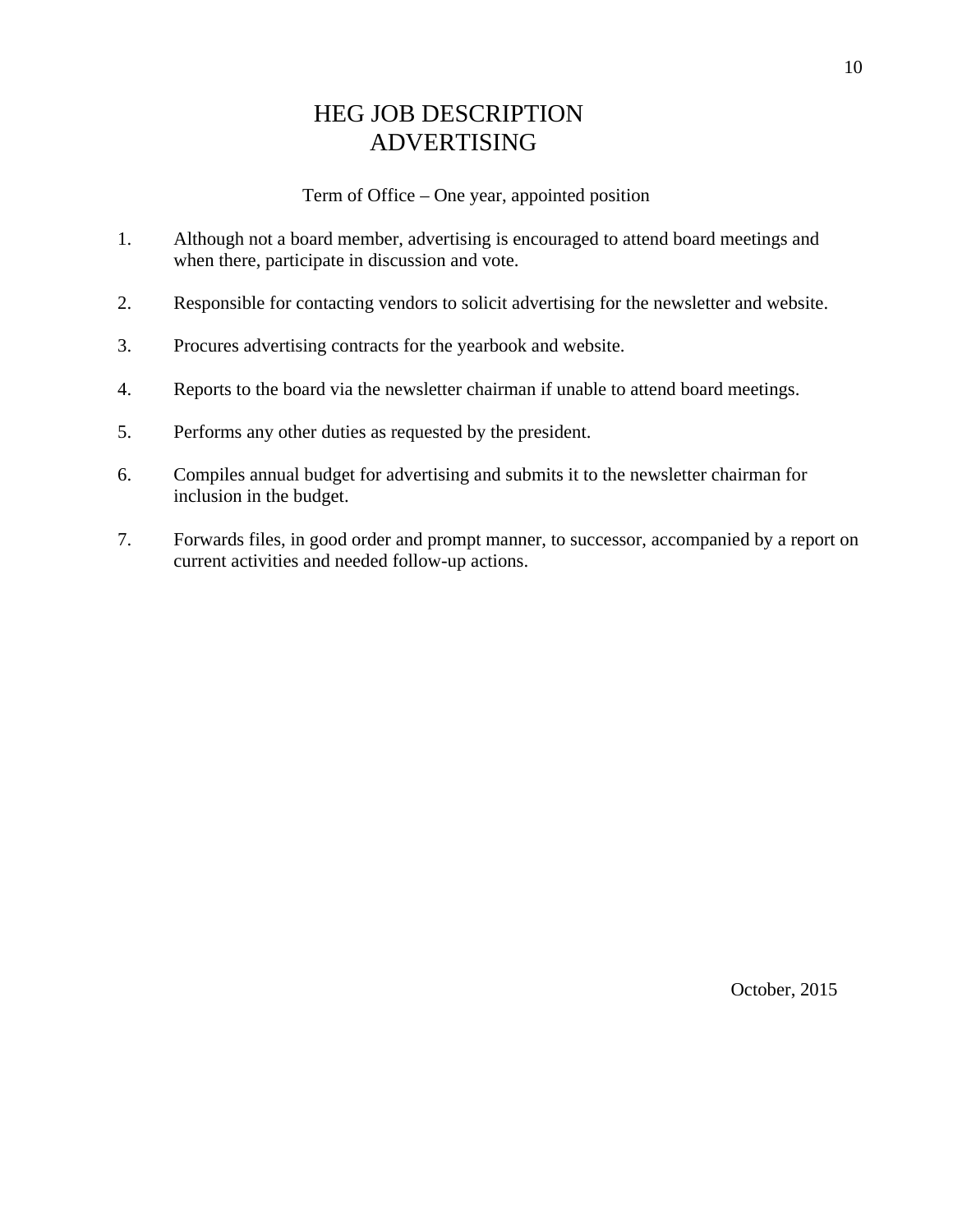## HEG JOB DESCRIPTION BUDGET

Term of Office – One year, ex-officio position

- 1. Responsible for the annual budget.
- 2. Prepares the budget from requests from officers and committee chairmen and presents it to the membership for approval no later than the meeting prior to the effective date of the budget.
- 3. Monitors expenditures and reminds the board when expenditures exceed budget.
- 4. Reports to the board in her capacity as treasurer.
- 5. Performs any other duties as requested by the president.
- 6. Forwards files, in good order and prompt manner, to successor, accompanied by a report on current activities and needed follow-up actions.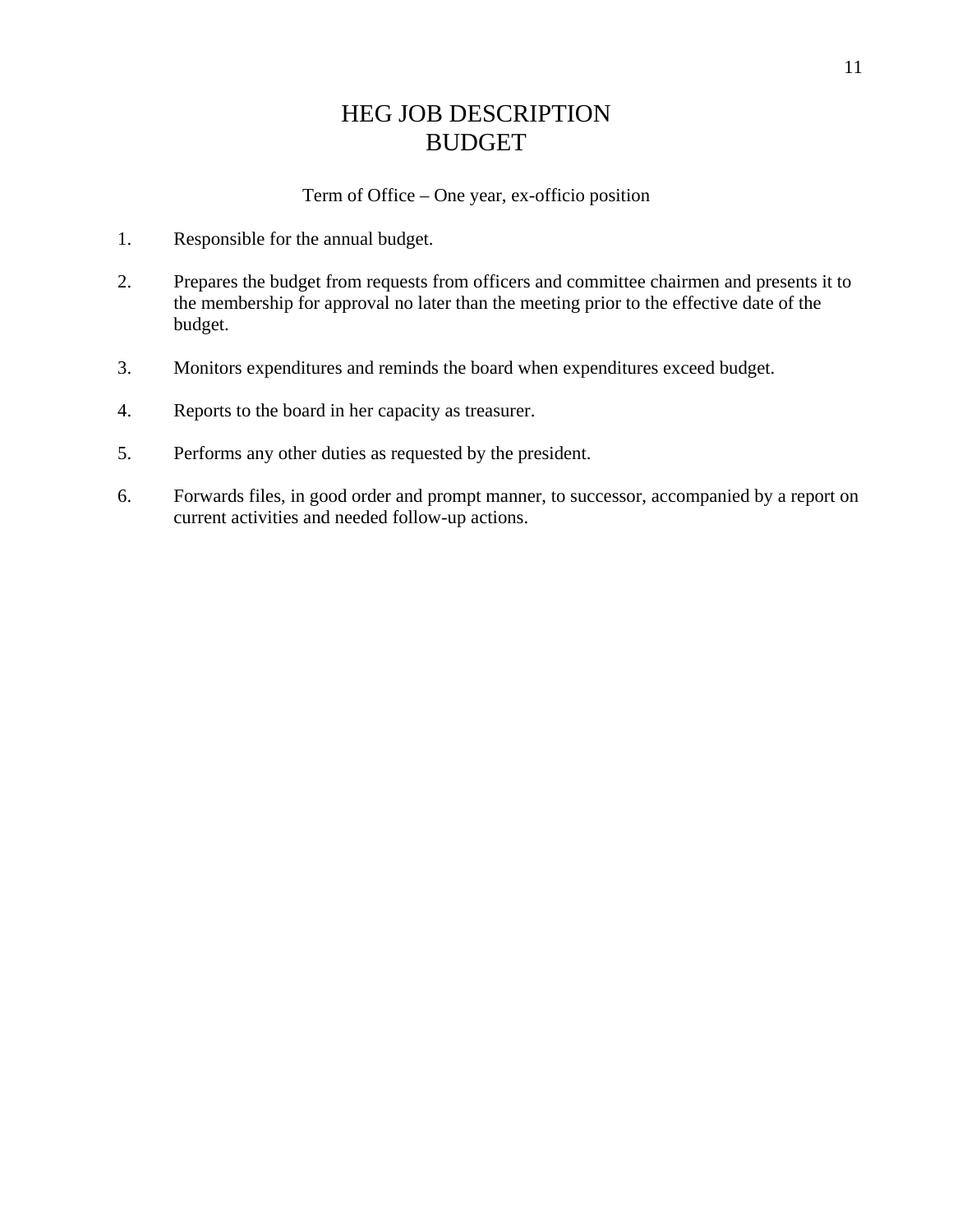## HEG JOB DESCRIPTION BYLAWS CHAIRMAN

Term of Office – One year, appointed by the president

- 1. Serves on the board of directors and reports to the president.
- 2. Is familiar with National, Regional and HEG *Bylaws* and *Policies and Procedures.*
- 3. Serves as chairman of the bylaws committee.
- 4. Serves as parliamentarian.
- 5. Prepares bylaw revisions every 10 years as directed by National.
- 6. Prepares amendments to the chapter bylaws as requested by the board of directors.
- 7. Prepares and forwards a folder to the Chairman of the Nominating Committee which includes a copy of the bylaws and job descriptions of all officers to be nominated.
- 8. Forwards a job description to each of the newly nominated officers.
- 9. Prepares a final draft of proposed bylaw amendments and has them published in the newsletter to give proper notice prior to a vote by the chapter.
- 10. Sends amendments approved by the chapter to the National director of bylaws for approval.
- 11. Monitors changes and updates in the chapter *Policies and Procedures.*
- 12. Formulates policy as directed by the board of directors.
- 13, Compiles a budget for the committee and submits it to the treasurer.
- 14. Submits a final copy of the *Bylaws* and *Policy and Procedures* for publication on the website.
- 15. Forwards files, in good order and prompt manner, to successor, accompanied by a report on current activities and needed follow-up actions.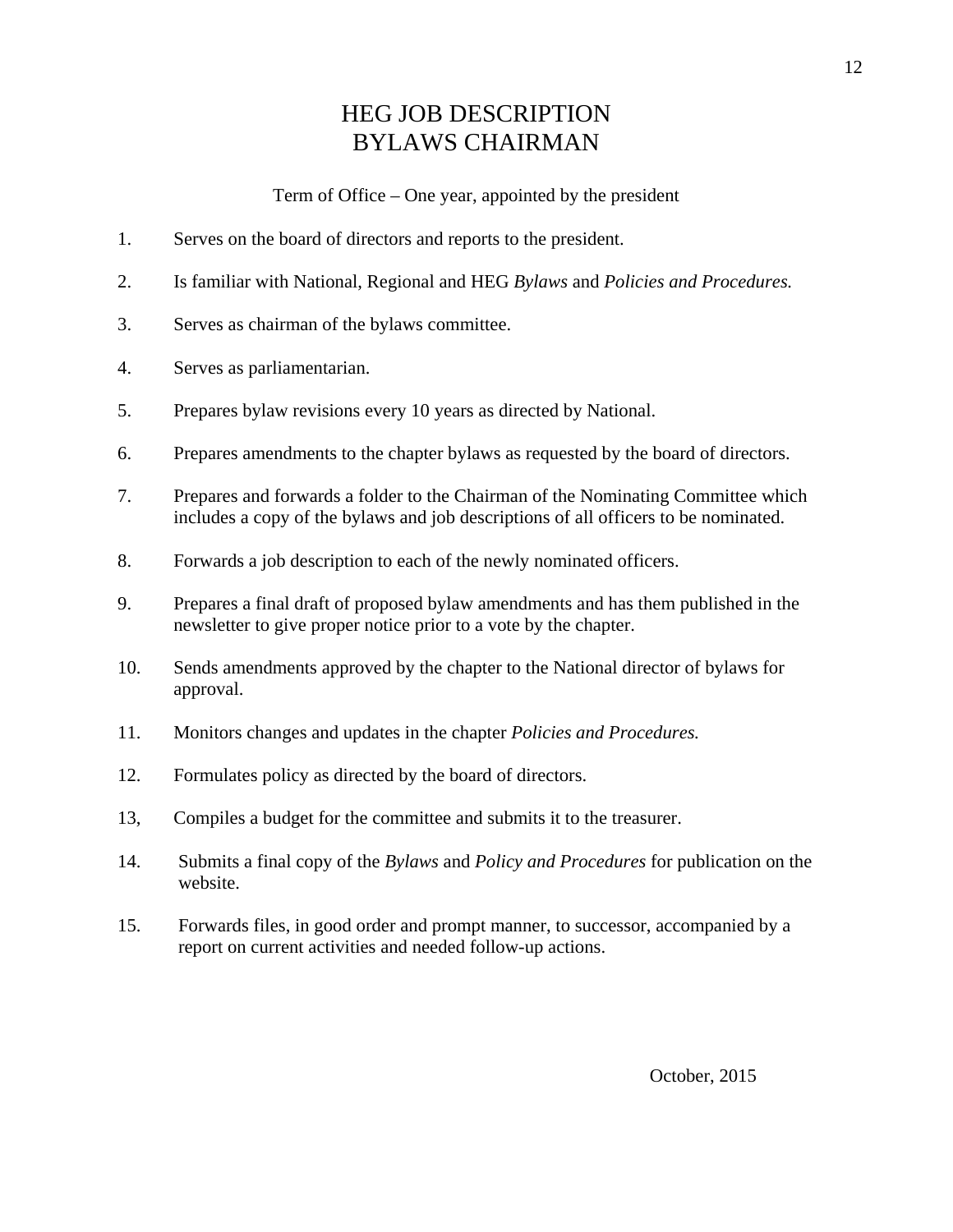## HEG JOB DESCRIPTION CHARMS INCENTIVE CHAIRMAN

- 1. Although not a board member, welcoming is encouraged to attend board meetings and when there, participate in discussion and vote.
- 2. Purchases charms for the incentive program, monitoring purchases to remain within the budget for the current year.
- 3. Maintains a list of charms purchased in order to expedite future ordering.
- 4. Files all receipts with the treasurer, along with the request for reimbursement form.
- 5. Maintains permanent records of all purchases; receipts and reimbursement requests.
- 6. Maintains separate line items for charms for retreat and boot camp, monitoring the expenditures to stay within budget.
- 7. Attends each general meeting, bringing charm selections; provides charm signup sheets for items displayed; awards charms at the conclusion of show-and tell.
- 8. If unable to award charm at general meeting does so at the first opportunity or at the following general meeting.
- 9. Prepares article for newsletter each month listing all charms awarded.
- 10. Performs any other duties as requested by the president.
- 11. Compiles annual budget request for the office and submits it to the  $2<sup>nd</sup>$  vice-president.
- 12. Forwards files, in good order and prompt manner, to successor, accompanied by a report on current activities and needed follow-up actions.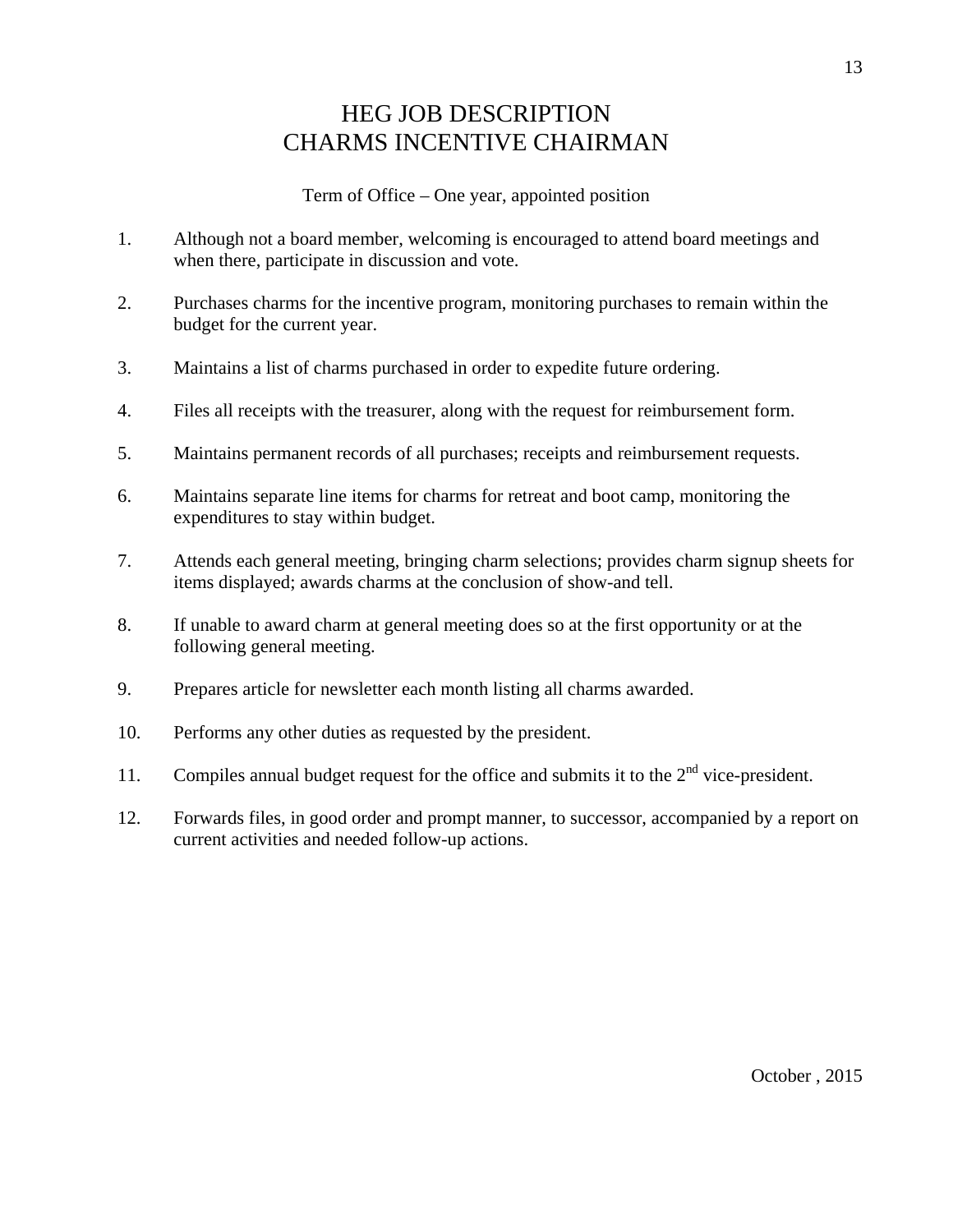## HEG JOB DESCRIPTION CHRISTMAS LUNCHEON CHAIRMAN

- 1. Although not a board member, welcoming is encouraged to attend board meetings and when there, participate in discussion and vote.
- 2. Arranges for a venue for the luncheon.
- 3. Chooses a menu, gets prices and brings plans to the board for approval.
- 4. Chooses a theme for the ornament exchange.
- 5. Publicizes in the newsletter the optional gift/ornament exchange between members.
- 6. Arranges for table decorations.
- 7. Provides sign-up sheet and collects fees for the luncheon.
- 8. Keeps records and passes checks and money to the treasurer.
- 9. Performs any other duties as requested by the president.
- 10. Compiles annual budget request for the office and submits it to the  $2<sup>nd</sup>$  vice-president.
- 11. Forwards files, in good order and prompt manner, to successor, accompanied by a report on current activities and needed follow-up actions.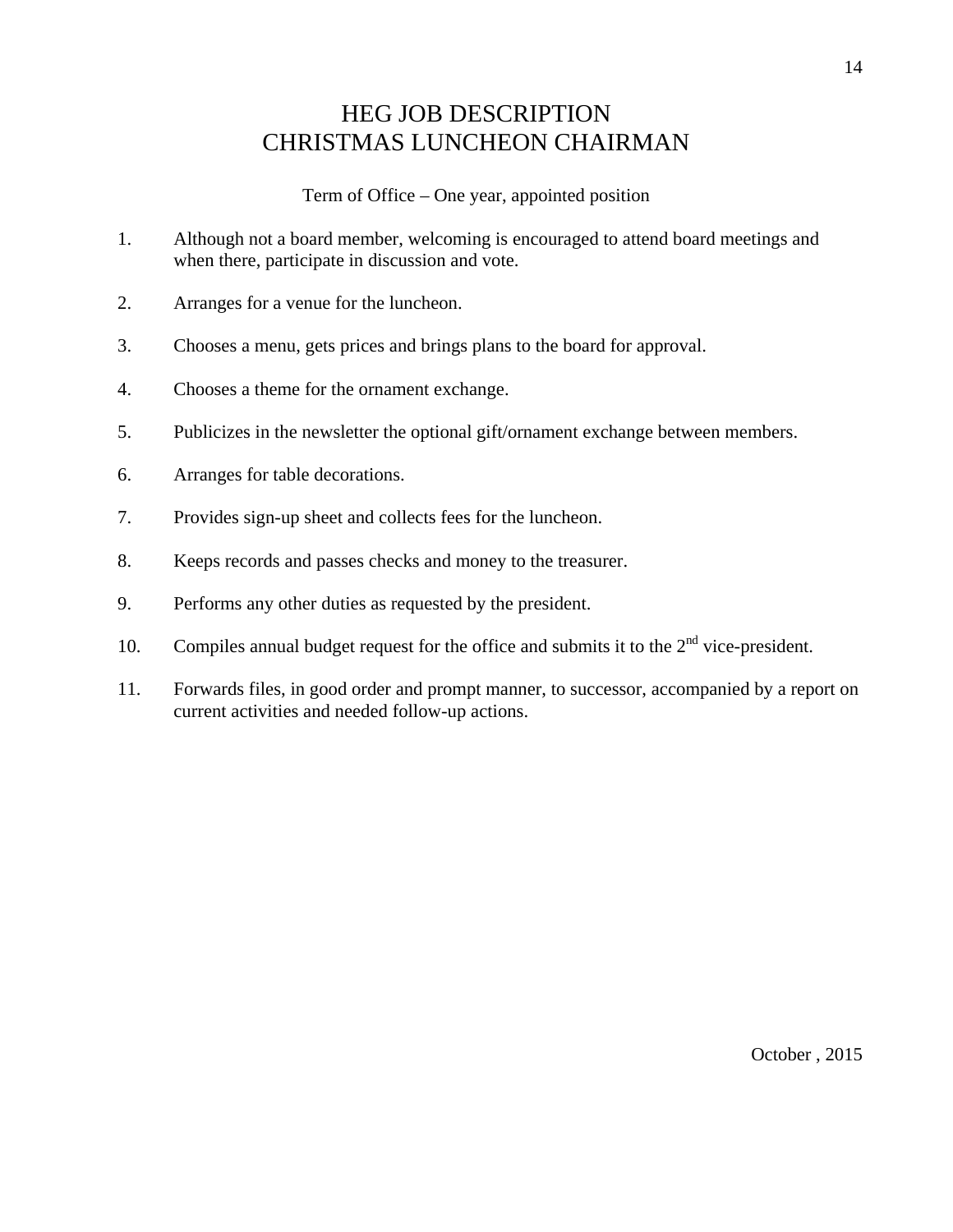## HEG JOB DESCRIPTION COMMUNITY OUTREACH

Term of Office – One year, appointed by the president

- 1. Serves on the board of directors and reports to the president.
- 2. Is familiar with National, Regional and HEG *Bylaws* and *Policies and Procedures.*
- 3. Serves as reporting officer for all community outreach projects.
- 4. Continually evaluates programs for interest and participation and develops new outreaches.
- 5. Encouraged to present new community outreach opportunities to the board for approval.
- 6. Promotes awareness of and administers any outreach project approved by the board of directors.
- 7. Keeps records of all community outreach projects.
- 8. Forwards bills for all community outreach projects as incurred to chapter treasurer for reimbursement.
- 9. Responsible for getting information from each project chairman to the newsletter chairman and website coordinator.
- 10. Compiles a budget for each of the outreach projects, and includes them in the community outreach budget, submitting it to the treasurer.
- 11. Forwards files, in good order and prompt manner, to successor, accompanied by a report on current activities and needed follow-up actions.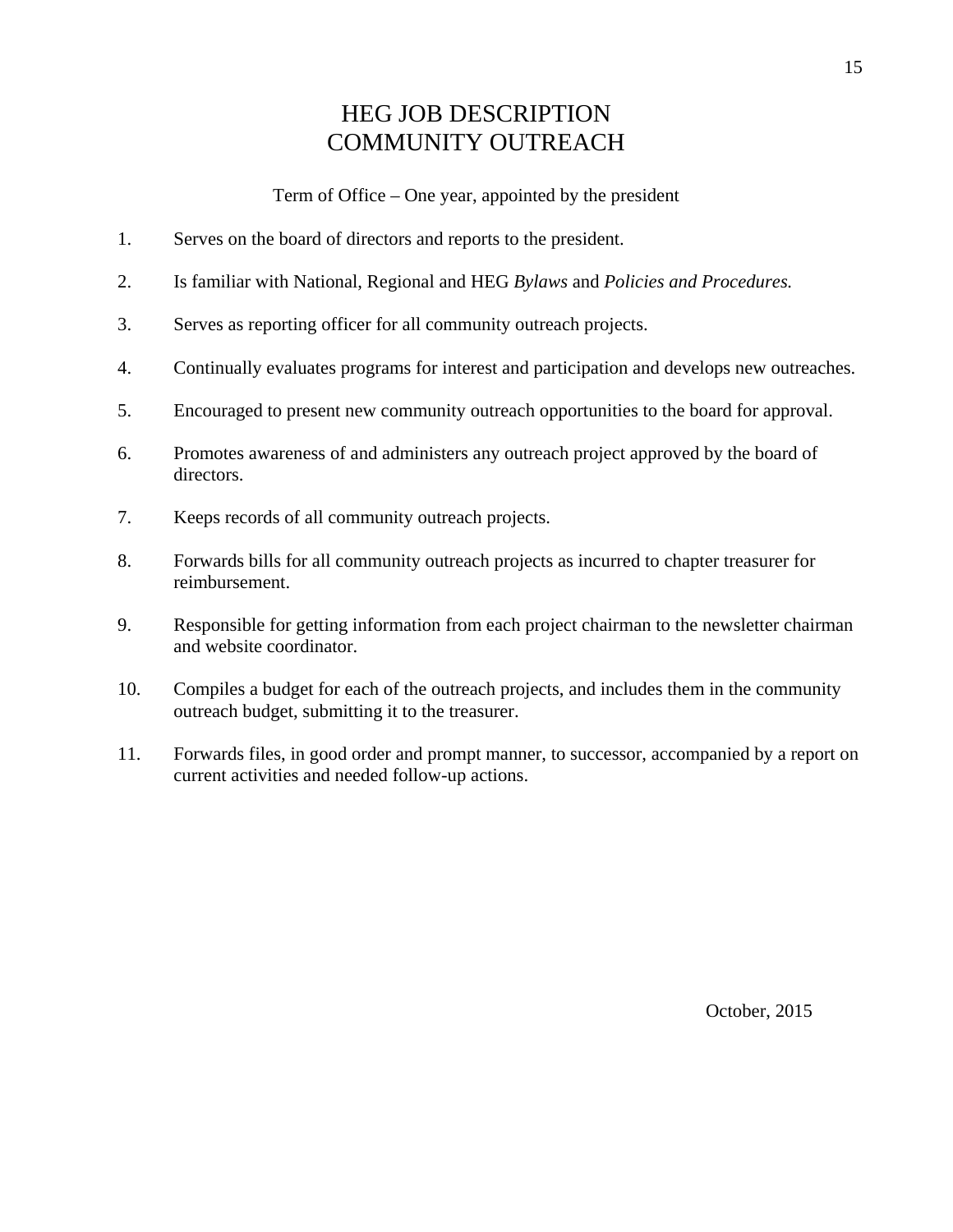### HEG JOB DESCRIPTION EDUCATION CHAIRMAN

Term of Office – One year, appointed position

- 1. Serves on the board of directors, is familiar with National, Regional and HEG *Bylaws* and *Policies and Procedures* and reports to the president.
- 2. Keeps members abreast of information from region and national regarding education.
- 3. Sees that copies of education material received from the region education coordinator and headquarters are made available for all members.
- 4. Informs chapter members, in meetings and the newsletter, of all educational opportunities.
- 5. Handles the mechanics of correspondence courses, including choice, sign-up, costs, place and time. The Education Catalog is published in the December issue of Needle Arts
- 6. Monitors all national educational programs and services given in the chapter.
- 7. Advises membership at March meeting of upcoming Gold Thread Award Program. Explains criteria for nominating a person and encourages discussion from the membership. Nominations will be determined at the April Meeting. Once someone is selected to represent HEG, Education Liaison works with the Board and the Nominee to complete the paperwork which much be submitted to EGA by May  $1<sup>st</sup>$ . Paperwork includes explanation as to why person has been nominated and a resume listing the nature and extent of service during the nominee's entire EGA membership.
- 8. Maintains a file of material regarding region and national educational programs.
- 9. Serves as reporting officer for workshop committee.
- 10. Performs any other duties as requested by the president.
- 11. Compiles annual budget for education, including that of workshop and submits it to the treasurer.
- 12. Forwards files, in good order and prompt manner, to successor, accompanied by a report on current activities and needed follow-up actions.

August, 2010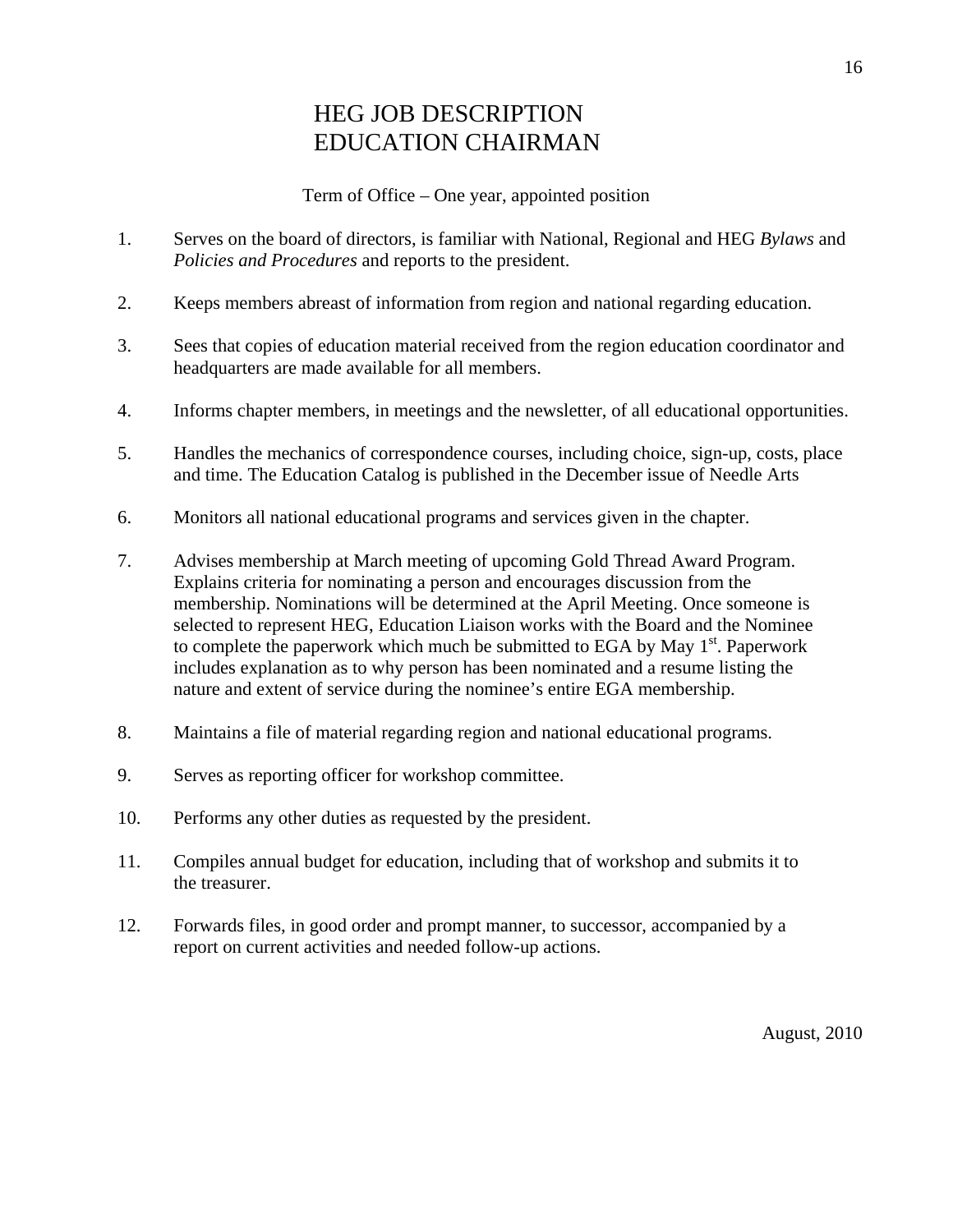## HEG JOB DESCRIPTION EXHIBIT CHAIRMAN

#### Term of Office – Until exhibit is complete

- 1. Serves as reporting officer for the following if included as part of the exhibit: Preview Party Memorial Lecture
- 2. Assist the President in naming additional committee members.
- 3. Handles arrangements for an exhibit: Finds a venue Arranges a time
- 4. Works with the curator of the museum arranging the dates and logistics of mounting the exhibit.
- 5. Coordinates collecting, hanging, and getting docents as well as dismantling and returning pieces to owners.
- 6. Performs any other duties as requested by the president.
- 7. Compiles annual budget request for the office and submits it to the treasurer.
- 8. Forwards files, in good order and prompt manner, to successor, accompanied by a report on current activities and needed follow-up actions.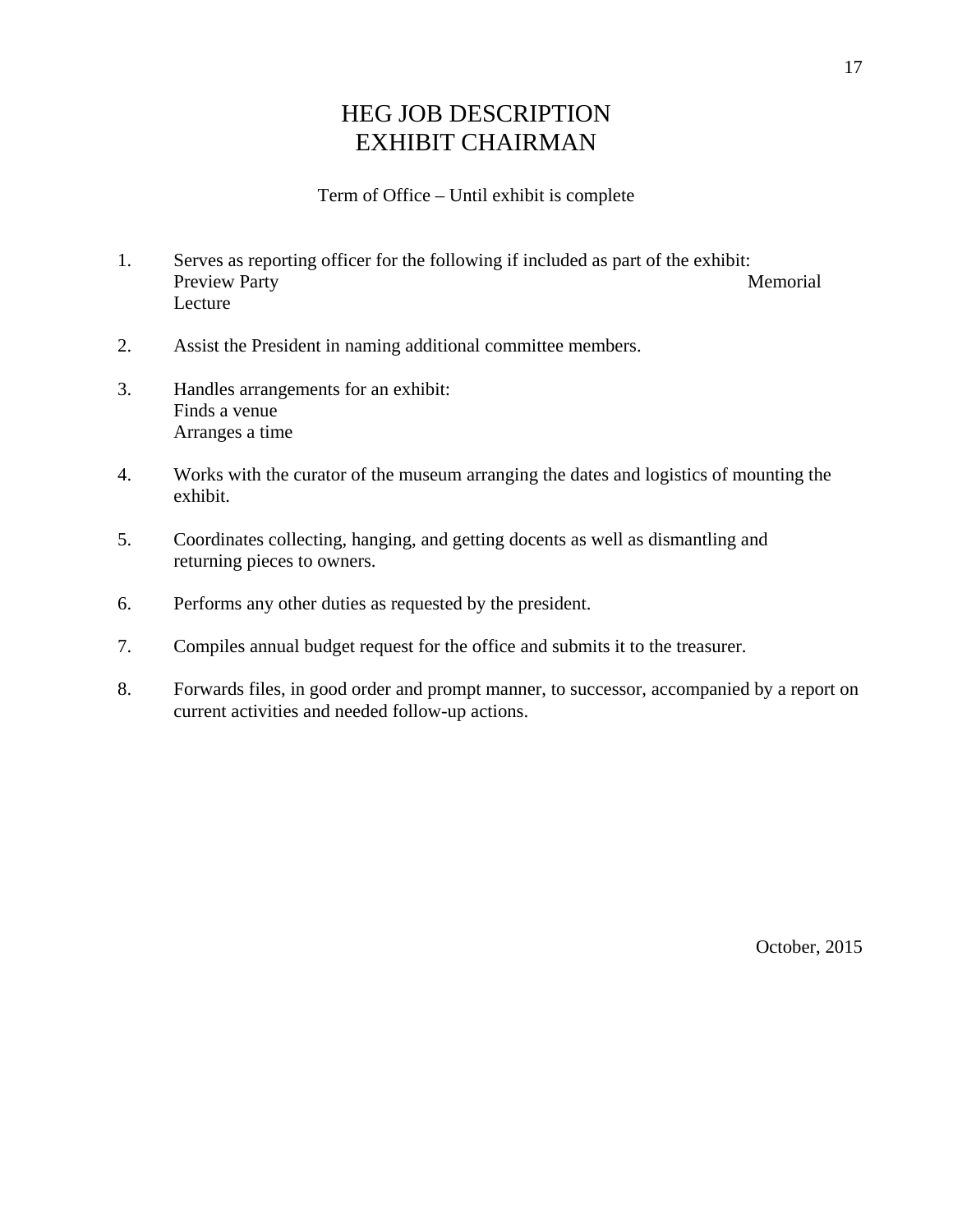## HEG JOB DESCRIPTION **HISTORIAN**

- 1. Although not a board member, historian is encouraged to attend board meetings and when there, participate in discussion and vote.
- 2. Responsible for maintaining the chapter's historical records.
- 3. Keeps pictures and other documentation in some form of a scrapbook or other suitable storage for memorabilia.
- 4. Encourages members to share photos, etc. of chapter events.
- 5. Reports to the board via the operations chairman if unable to attend board meetings.
- 6. Performs any other duties as requested by the president.
- 7. Compiles annual budget for historian and submits it to the operations chairman for inclusion in the budget.
- 8. Forwards files, in good order and prompt manner, to successor, accompanied by a report on current activities and needed follow-up actions.
- 9. Takes photos of special activities and events as they arise, or ask someone else to take photos.
- 10. Sends photos to webmaster for inclusion on website including names of people in photos.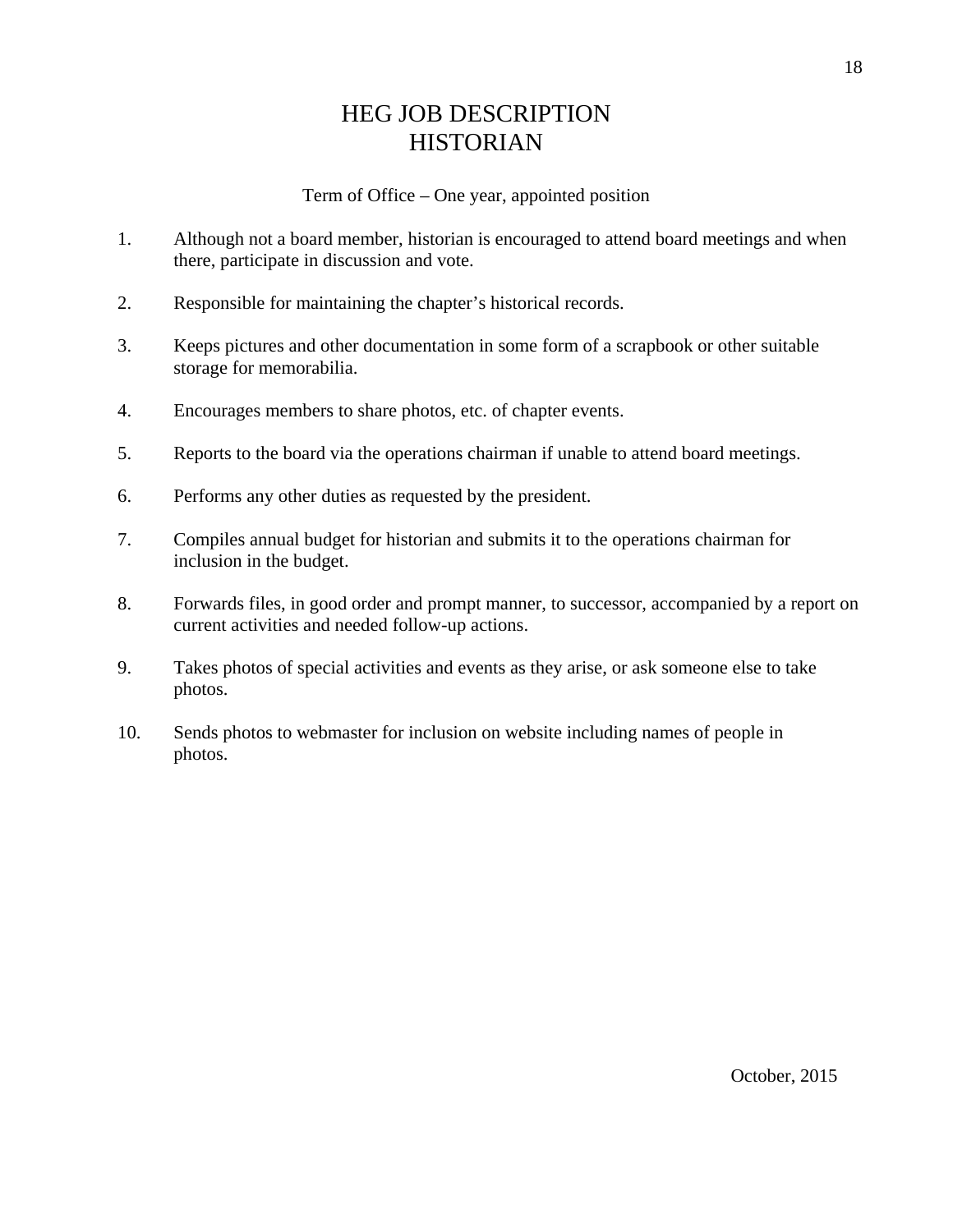## HEG JOB DESCRIPTION **HOSPITALITY**

- 1. Although not a board member, hospitality is encouraged to attend board meetings and when there, participate in discussion and vote.
- 2. Responsible for having refreshments at each monthly meeting.
- 3. Maintains a supply of cups, plates, etc.
- 4. Maintains a list of volunteers who will provide food for meetings.
- 5. Reminds the appropriate volunteers of the upcoming date by the first of the month in which they agreed to serve.
- 6. Reports to the board via the operations chairman if unable to attend board meetings.
- 7. Performs any other duties as requested by the president.
- 8. Compiles annual budget for hospitality and submits it to the operations chairman for inclusion in the budget.
- 9. Forwards files, in good order and prompt manner, to successor, accompanied by a report on current activities and needed follow-up actions.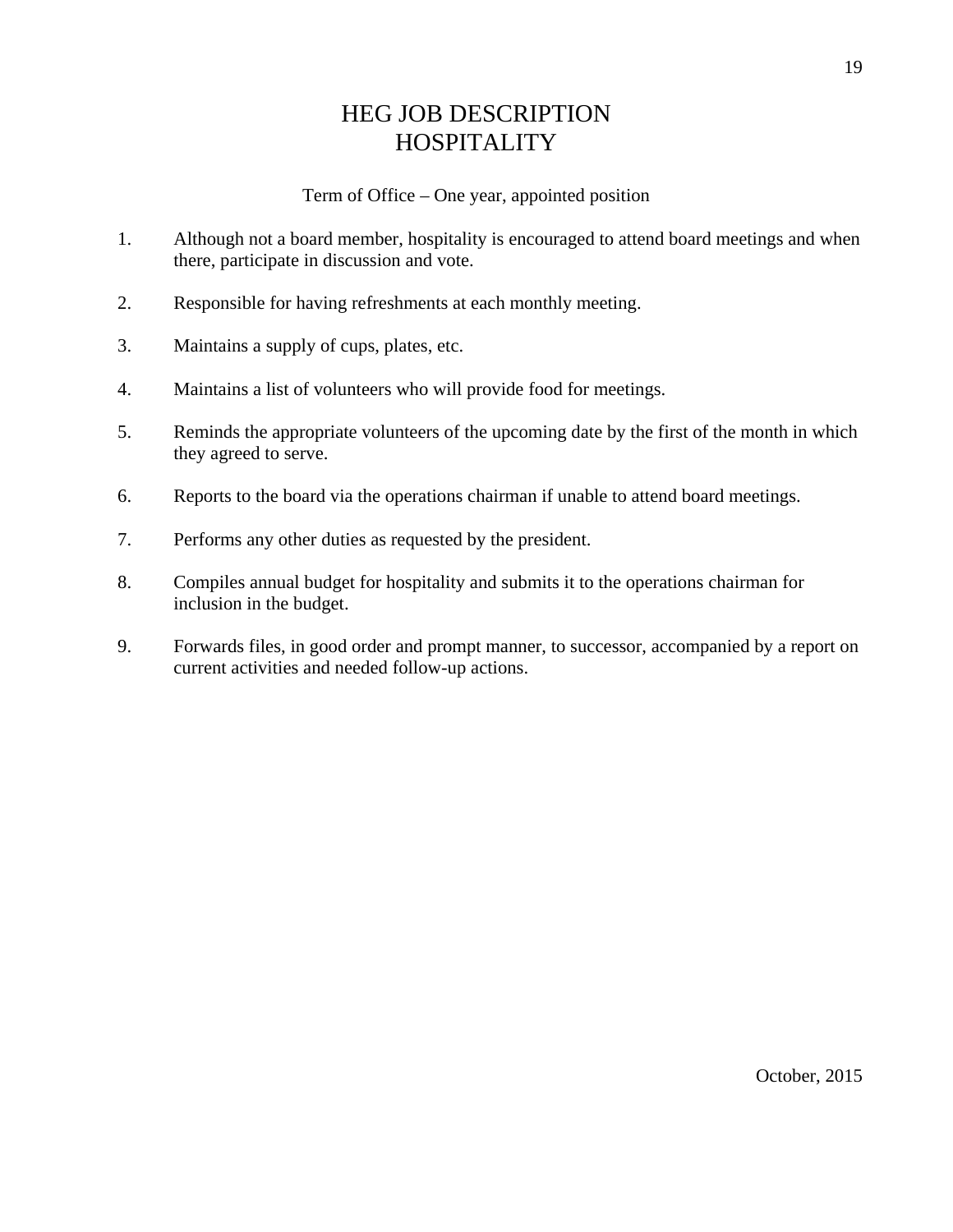## HEG JOB DESCRIPTION LIBRARIAN

#### Term of Office – Until new librarian is needed

- 1. Although not a board member, librarian is encouraged to attend board meetings and when there, participate in discussion and vote.
- 2. Responsible for maintaining the chapter library.
- 3. Attends to necessary purchases for the library.
- 4. Announces new arrivals in the library via meetings and the newsletter.
- 5. Reports to the board via the  $1<sup>st</sup>$  vice president if unable to attend board meetings.
- 6. Performs any other duties as requested by the president.
- 7. Compiles annual budget for librarian and submits it to the  $1<sup>st</sup>$  vice president for inclusion in the budget.
- 8. Forwards files, in good order and prompt manner, to successor, accompanied by a report on current activities and needed follow-up actions.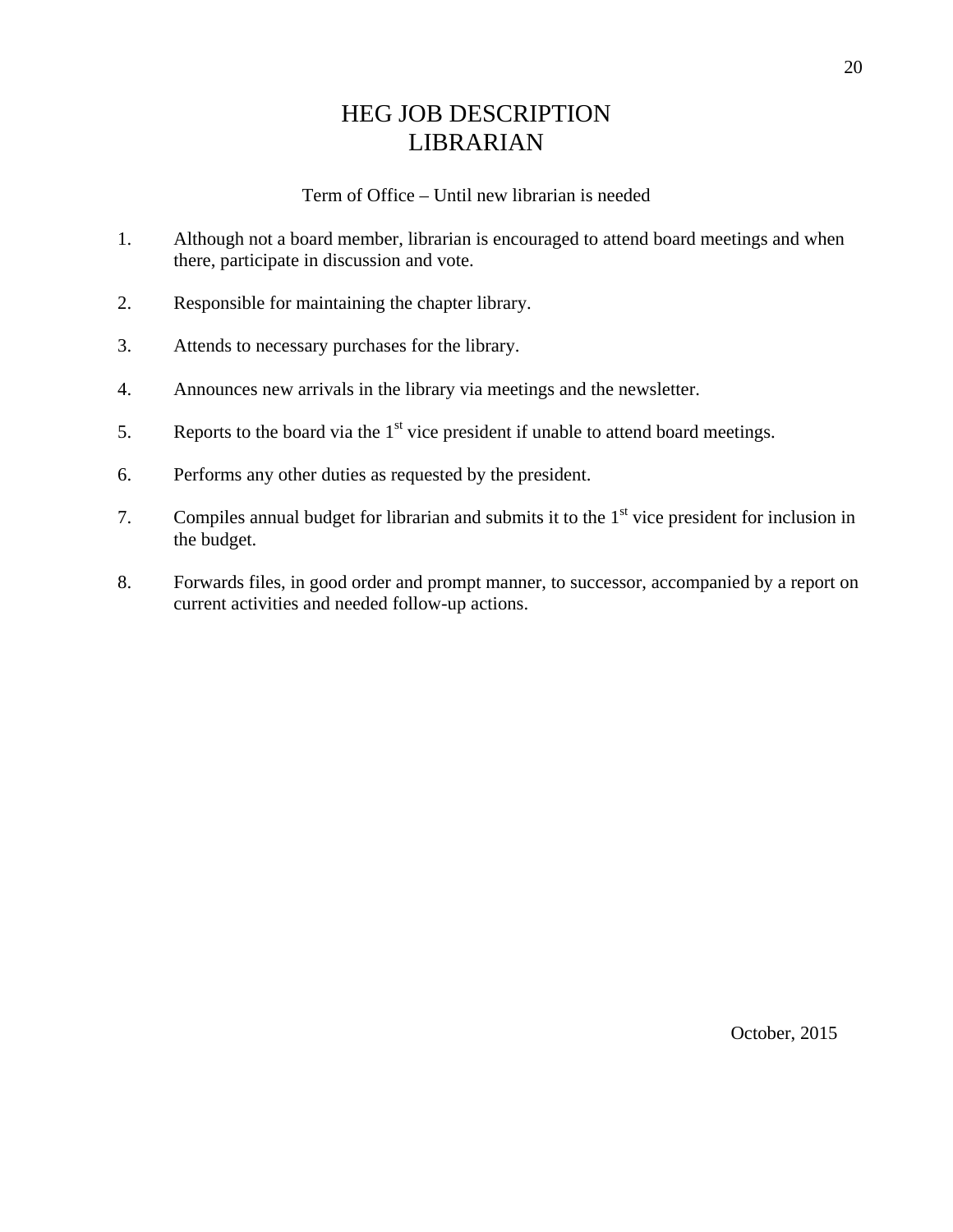## HEG JOB DESCRIPTION MAGIC CHAIRMAN

Term of Office – One year, appointed position

- 1. Although not a board member, magic chairman is encouraged to attend board meetings and when there, participate in discussion and vote.
- 2. Keeps the MAGIC notebook, printing sign-up sheets on the paper of your choice.
- 3. Brings the notebook to guild gatherings general meetings, stitch-ins, board meetings, etc.
- 4. Checks off projects that members complete.
- 5. Sends evite to members one week before MAGIC Tuesday.
- 6. Responsible for getting information to the newsletter chairman and website coordinator.
- 7. Coordinates with person responsible for meeting rooms and reports promptly when a meeting is canceled
- 8. Performs any other duties as requested by the president.
- 9. Compiles annual budget request for the office and submits it to the special interest groups chairman.
- 10. Forwards files, in good order and prompt manner, to successor, accompanied by a report on current activities and needed follow-up actions.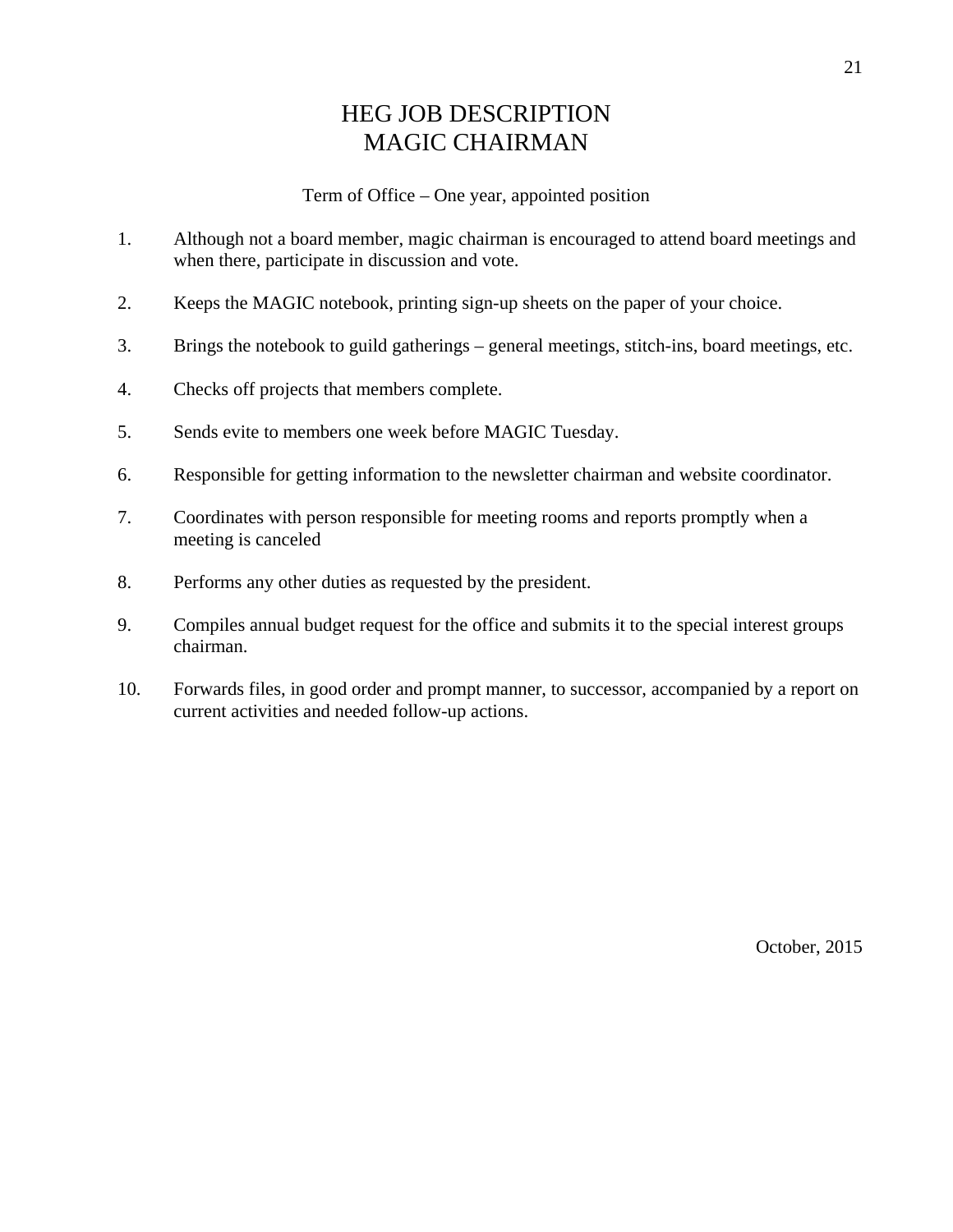#### HEG JOB DESCRIPTION MEMBERSHIP

#### Term of Office – One year, appointed position

- 14. Serves on the board of directors, is familiar with National, Regional and HEG *Bylaws* and *Policies and Procedures* and reports to the president.
- 15. Keeps the master membership list updated and sends information to EGA Headquarters as needed.
- 4. Compiles annual budget request for the office and submits it to the treasurer.
- 5. Forwards bills as incurred to Chapter Treasurer for reimbursement.
- 8. Contacts non-renewing members to encourage renewal.
- 9. Transfers money to Chapter Treasurer upon receipt of dues.
- 10. Maintains an inventory of year pins and issues them as appropriate.
- 11. Makes the necessary reports to Region and National at specified times.
- 12. Prepares a welcome packet for new members.
- 14. Prepares an invitational packet for guests and follow-up.
- 15. Prints and distributes an abbreviated number of yearbooks.
- 16. Coordinates with the advertising chairman to place advertising on the website as a link to advertiser's website.
- 17. Meets all deadlines for reporting at Board meetings, Chapter meetings, in the Chapter newsletter and on the Chapter website.
- 18. Selects a chapter member familiar with the chairman's files to be called in case of personal emergency.
- 19. Performs any other duties as requested by the president.
- 20. Forwards files, in good order and prompt manner, to successor, accompanied by a report on current activities and needed follow-up actions.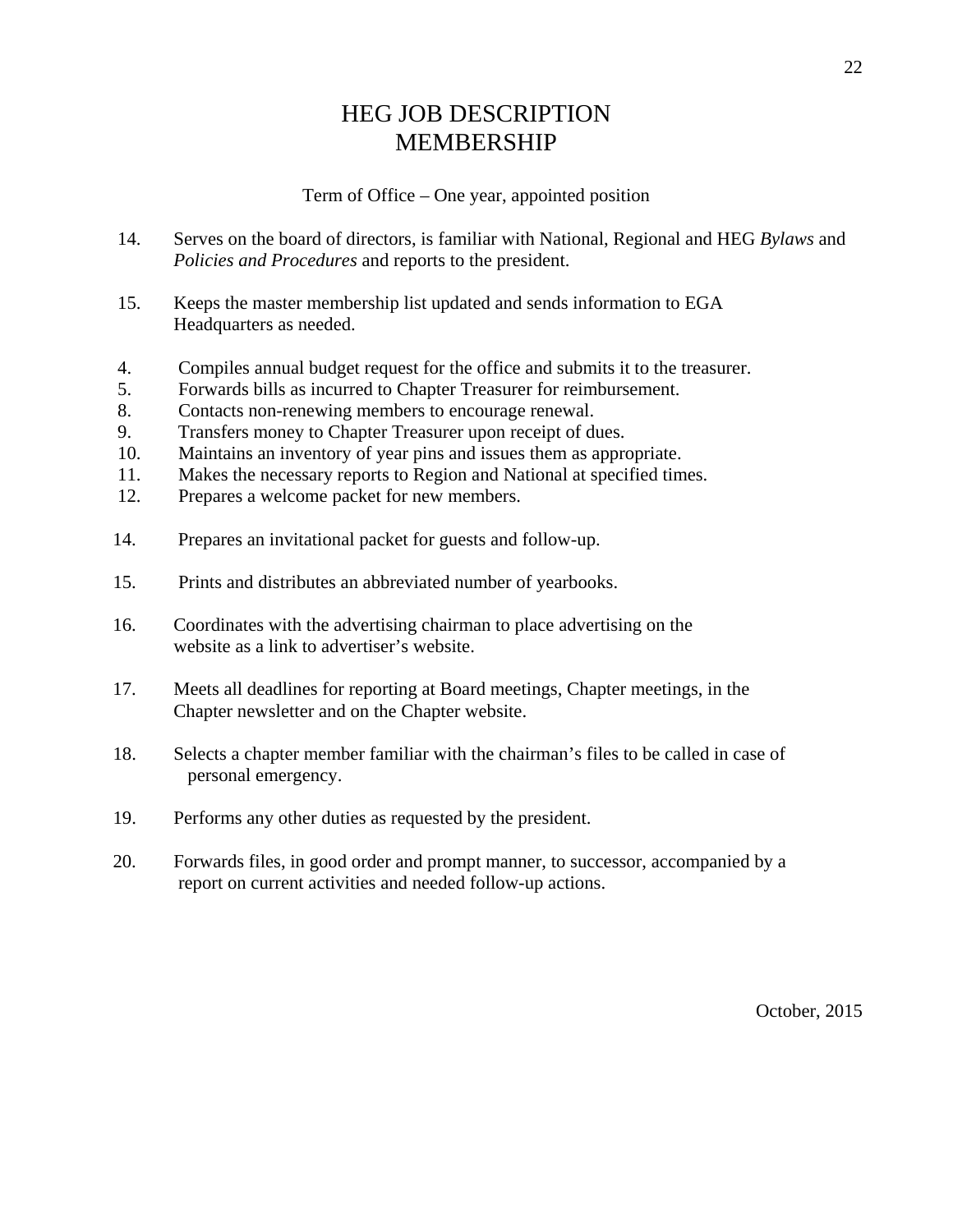## HEG JOB DESCRIPTION MEMORIAL LECTURES CHAIRMAN

Term of Office – Until job is completed

- 1. Although not a board member, memorial lectures chairman is encouraged to attend board meetings and when there, participate in discussion and vote.
- 2. Responsible for handling memorial lectures.
- 3. Works with the  $1<sup>st</sup>$  vice-president and workshop chairman when coordinating speakers and teachers.
- 4. Presents lecture choices with time, place and costs breakdown to the committee and then the board of directors for approval.
- 5. Provides the newsletter chairman with lecture information when appropriate.
- 6. Handles getting a signed contract from each lecturer, checks that the social security number is included and gives it to the president to sign, returning a copy to the lecturer.
- 7. Gives IRS 1099 information to the treasurer.
- 8. Requests a check from the treasurer and gives it to lecturer at the end of the lecture.
- 9. Checks with the lecturer and confirms the appointment at least one month out.
- 10. Prepares any materials needed for the programs.
- 11. Arranges for appropriate space and room set up.
- 12. Arranges for travel, meals and housing of visiting lecturers.
- 13. Reports to the board via the exhibit chairman if unable to attend board meetings.
- 14. Performs any other duties as requested by the president.
- 15. Compiles annual budget for lectures and submits it to the exhibit chairman for inclusion in the exhibit budget.
- 17. Forwards files, in good order and prompt manner, to successor, accompanied by a report on current activities and needed follow-up action.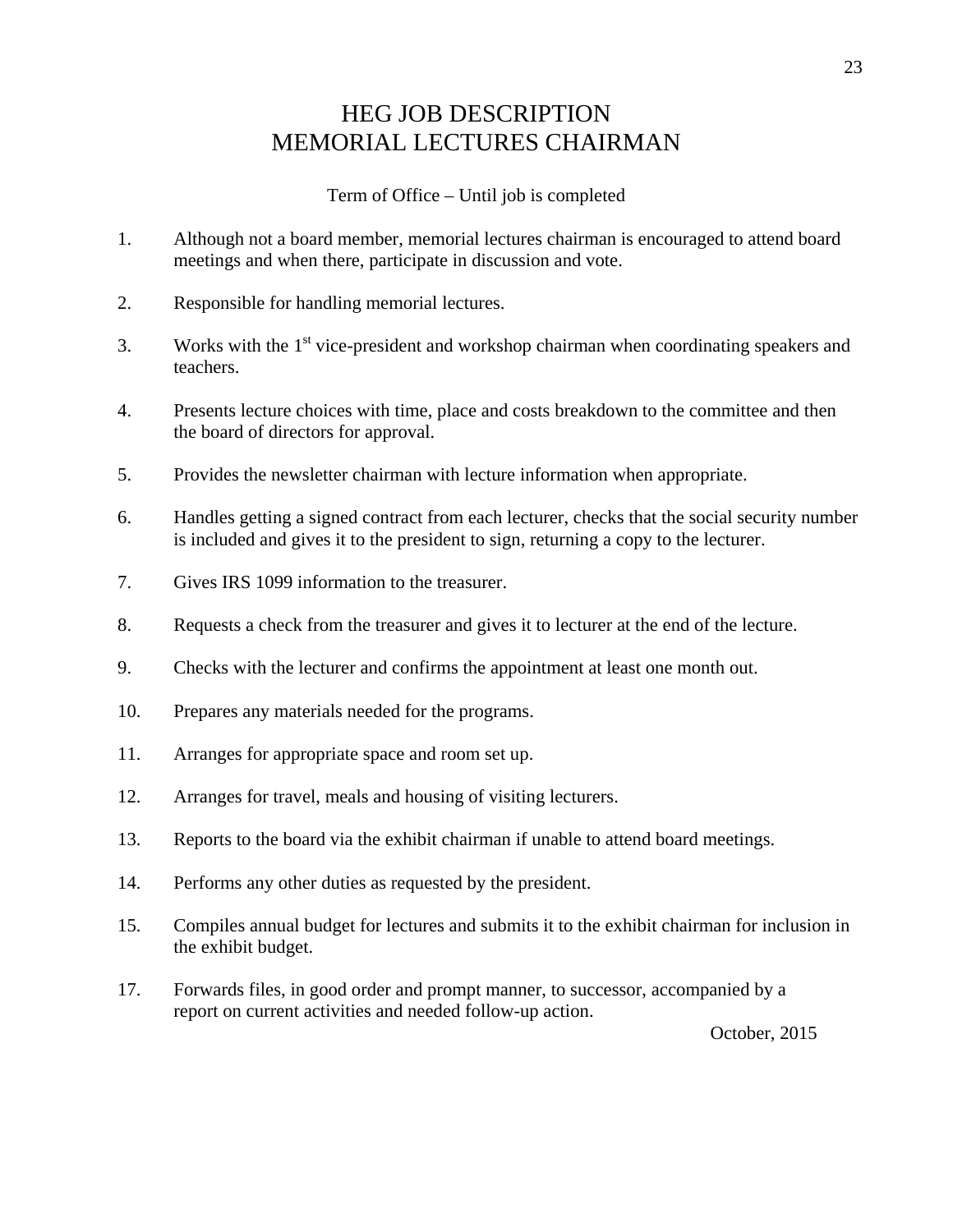### HEG JOB DESCRIPTION NEWSLETTER

Term of Office – One year, appointed by the president

- 1. Serves on the board of directors and reports to the president.
- 2. Is familiar with National, Regional and HEG *Bylaws* and *Policies and Procedures.*
- 3. Serves as reporting officer for advertising.
- 4. Prepares copy, and layout for the regularly published newsletter and e-mails it to members.
- 5. Mails hard copies of the newsletter to those members without e-mail.
- 6. Maintains current e-mail and necessary snail mailing addresses of members.
- 7. Sends newsletters to required region and national reviewers.
- 8. Is aware of possible copyright infringement.
- 9. Sets deadlines for information for the newsletter and adheres to schedule.
- 10. Forwards bills for newsletter and advertising as incurred to chapter treasurer for reimbursement.
- 11. Forwards newsletter to appropriate person(s) for proofreading.
- 12. Compiles a budget for newsletter and advertising and submits it to the treasurer.
- 13. Selects an EGA member familiar with the chairman's files to be called in case of personal emergency.
- 14. Forwards files, in good order and prompt manner, to successor, accompanied by a report on current activities and needed follow-up actions.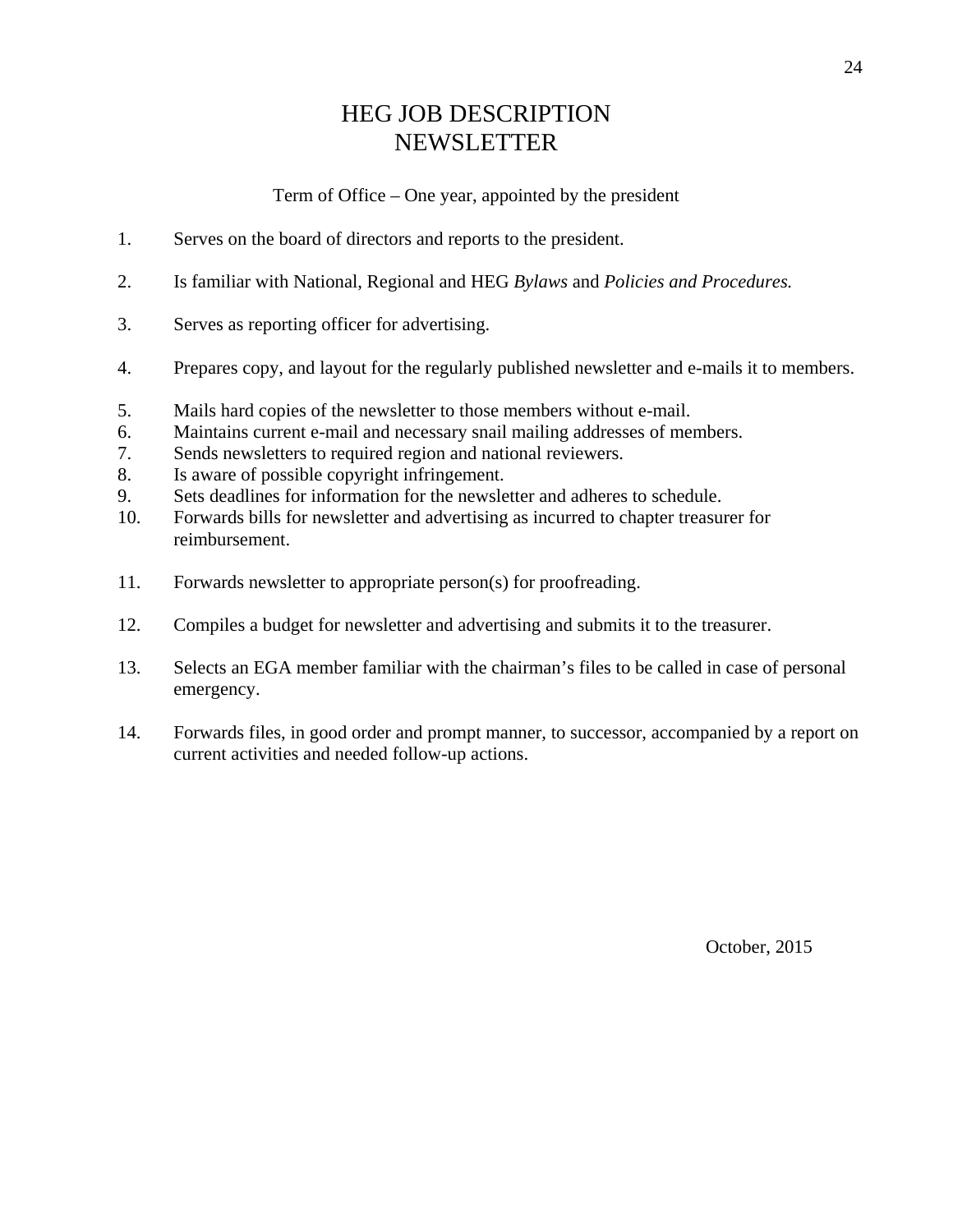#### HEG JOB DESCRIPTION SPECIAL INTEREST GROUPS

Term of Office – One year, appointed by the president

- 1. Serves on the board of directors and reports to the president.
- 2. Is familiar with National, Regional and HEG *Bylaws* and *Policies and Procedures.*
- 3. Serves as board representative for GCGN.
- 4. Serves as reporting officer for stitch-ins, MAGIC, and any other special interest group that meets regularly ie. samplers, quilting, beading, etc.
- 5. Keeps records of special interest groups.
- 6. Forwards bills as incurred to chapter treasurer for reimbursement.
- 7. Responsible for getting GCGN information to the newsletter chairman and website coordinator.
- 8. Compiles a budget for special interest groups, and submits it to the treasurer.
- 9. Forwards files, in good order and prompt manner, to successor, accompanied by a report on current activities and needed follow-up actions.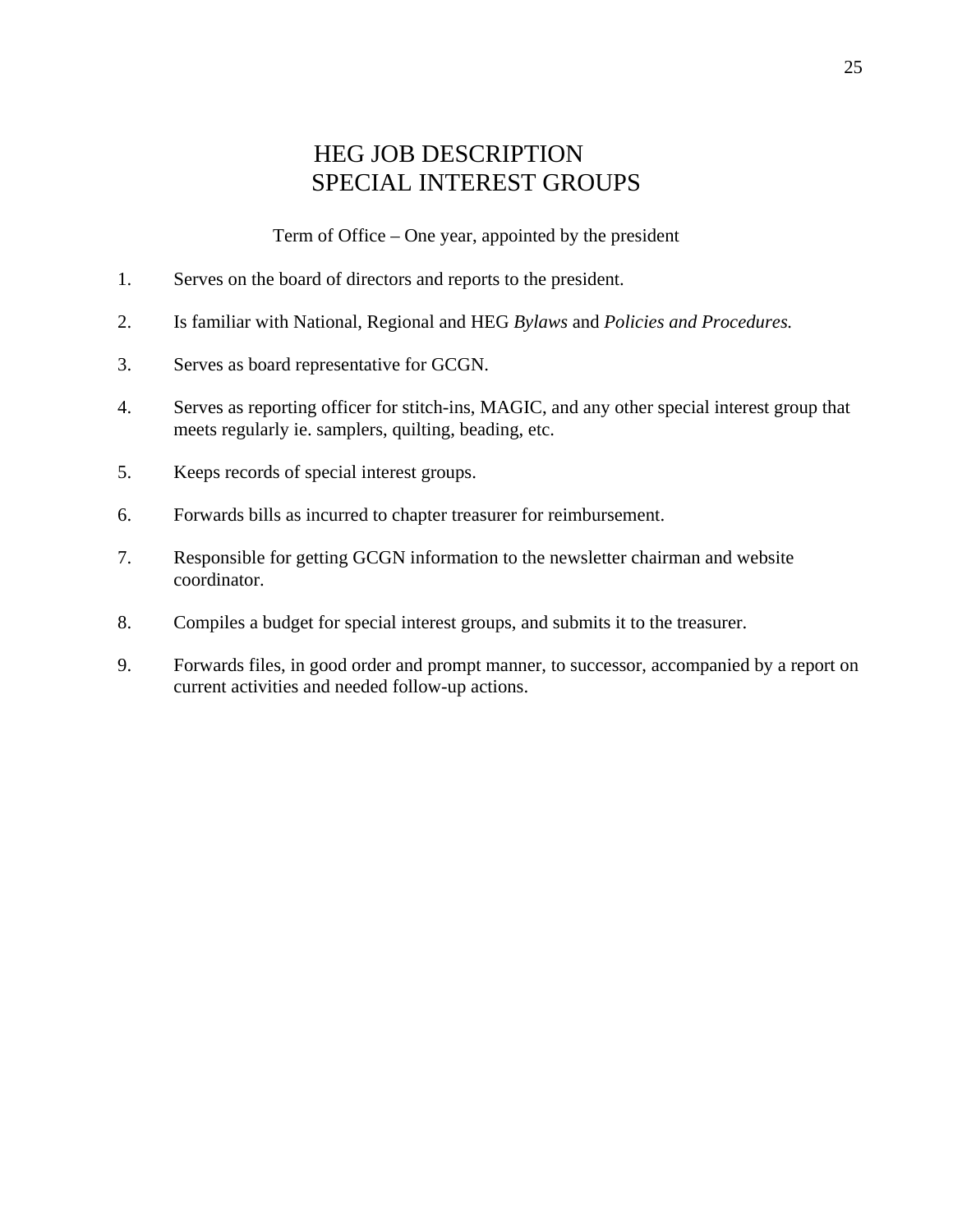#### HEG JOB DESCRIPTION

#### STASH SALE CHAIRMAN

#### Term of Office – One year, appointed position

- 1. Although not a board member, welcoming is encouraged to attend board meetings and when there, participate in discussion and vote.
- 2. Collects items for the stash sale throughout the year.
- 3. Arranges with  $1<sup>st</sup>$  vice-president ahead of time to assure the proper room set-up.
- 4. Arrives early on the day of the sale to set-up.
- 5. Provides paper and pencils for the auction and some plastic bags for transporting purchases.
- 6. Arranges for disposal of unsold items to non profit organization(s).
- 7. Arranges with the treasurer to attend and handle the money.
- 8. Prepares article for newsletter announcing the sale.
- 9. Performs any other duties as requested by the president.
- 10. Compiles annual budget request for the office and submits it to the  $2<sup>nd</sup>$  vice-president.
- 11. Forwards files, in good order and prompt manner, to successor, accompanied by a report on current activities and needed follow-up actions.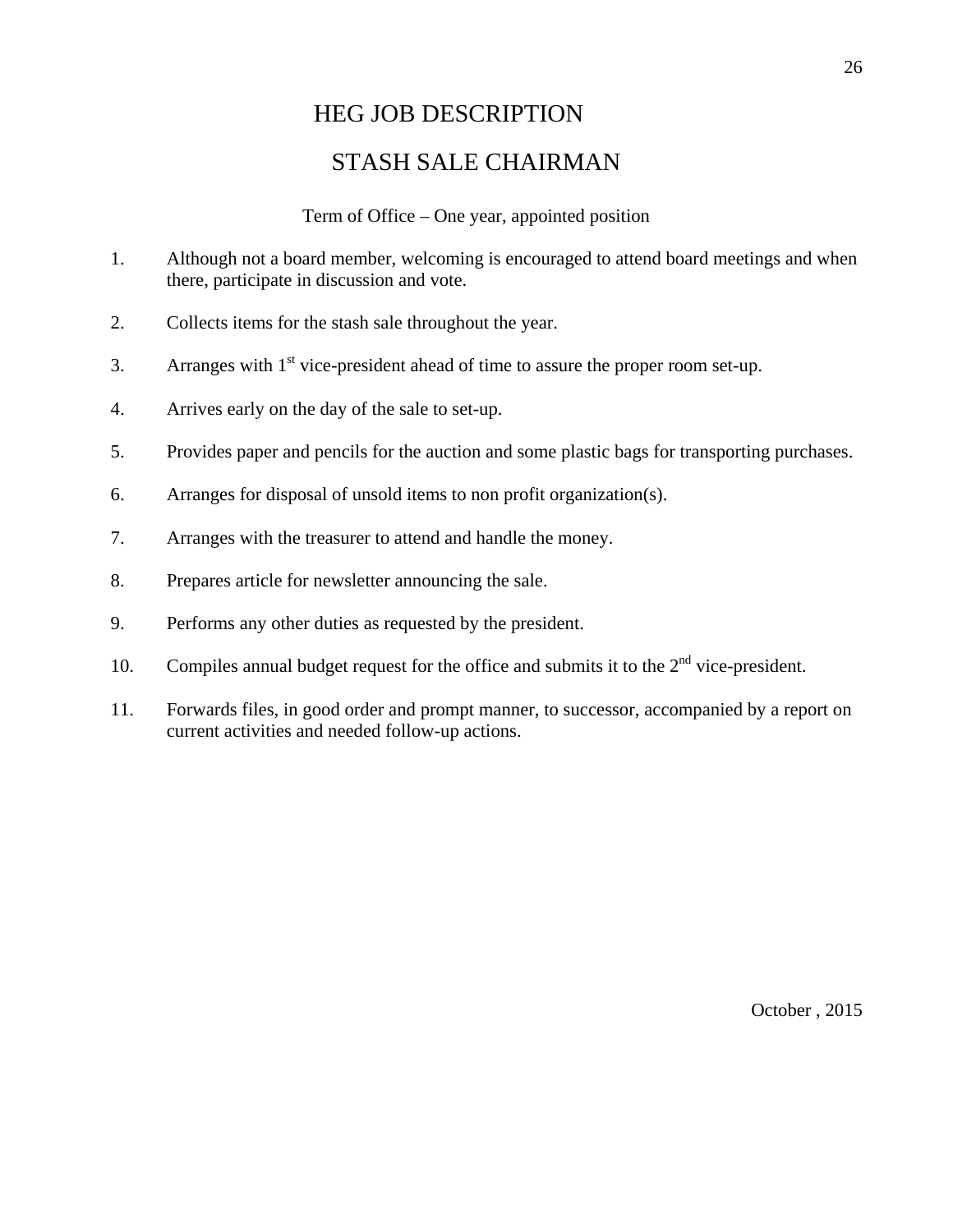## HEG JOB DESCRIPTION STITCH-INS

- 1. Although not a board member, stitch-ins is encouraged to attend board meetings and when there, participate in discussion and vote.
- 2. Responsible for submitting stitch-in information to the newsletter and the website.
- 3. Responsible for announcing stitch-in information at each chapter meeting.
- 4. Reports regularly to the board, either in person or via the special interest group chairman.
- 5. Actively solicits members to volunteer their home for stitch-ins.
- 6. Performs any other duties as requested by the president.
- 7. Selects a chapter member familiar with the chairman's files to be called in case of personal emergency.
- 8. Forwards bills as incurred to the treasurer through the special interest groups chairman for reimbursement.
- 9. Compiles annual budget for stitch-ins and submits it to the special interest groups chairman for inclusion in the budget.
- 10. Forwards files, in good order and prompt manner, to successor, accompanied by a report on current activities and needed follow-up actions.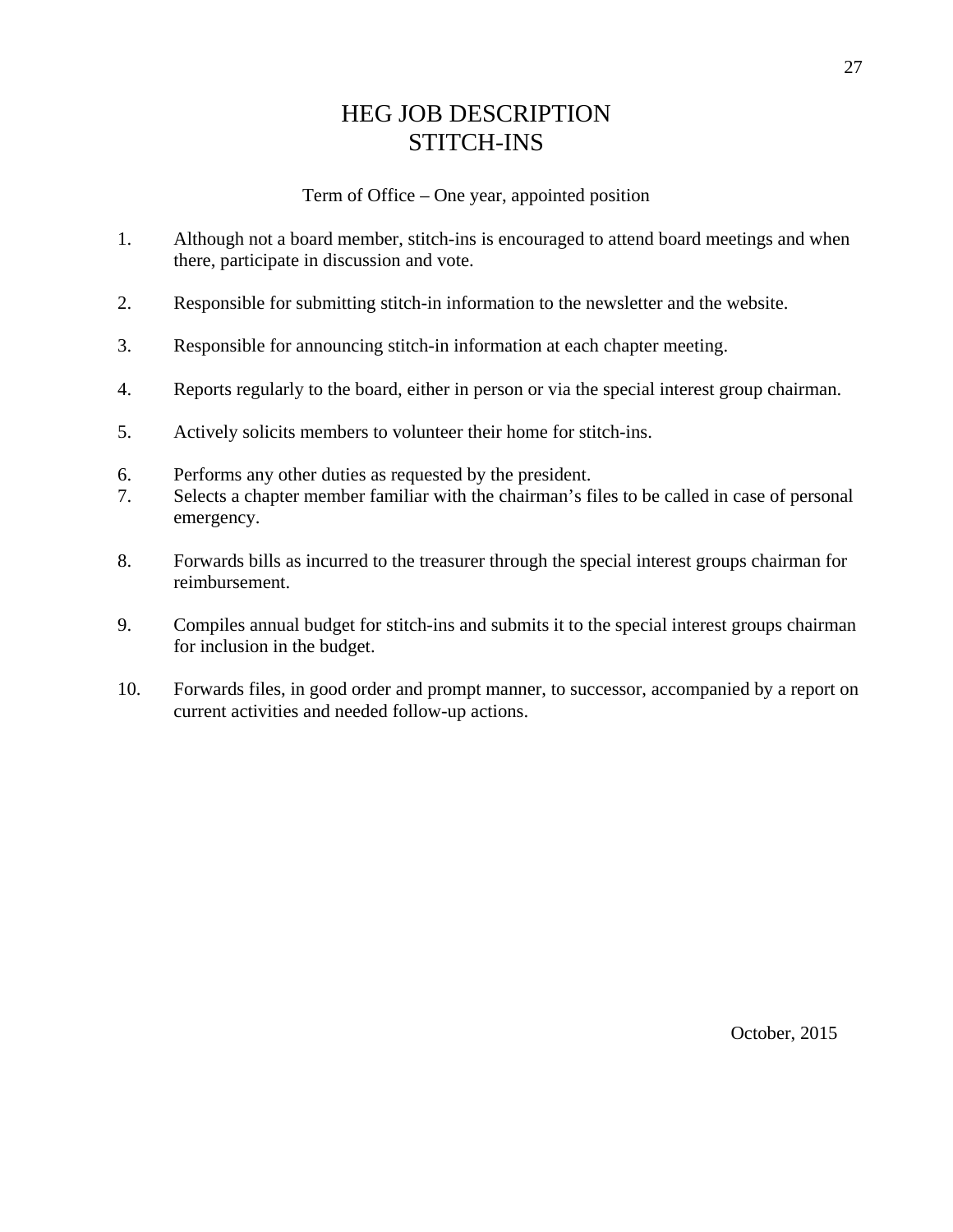## HEG JOB DESCRIPTION WEBSITE CHAIRMAN

- 1. Although not a board member, website chairman is encouraged to attend board meetings and when there, participate in discussion and vote.
- 2. Serves as web-master, keeping it current and including information as requested.
- 3. Renews webhosting and domain as necessary.
- 4. Keeps up egaheg@gmail.com email list current and forwards email via egaheg@gmail as needed.
- 5. Performs any other duties as requested by the president.
- 6. Compiles annual budget request for the office and submits it to the Membership Chairman.
- 7. Forwards files, in good order and prompt manner, to successor, accompanied by a report on current activities and needed follow-up actions.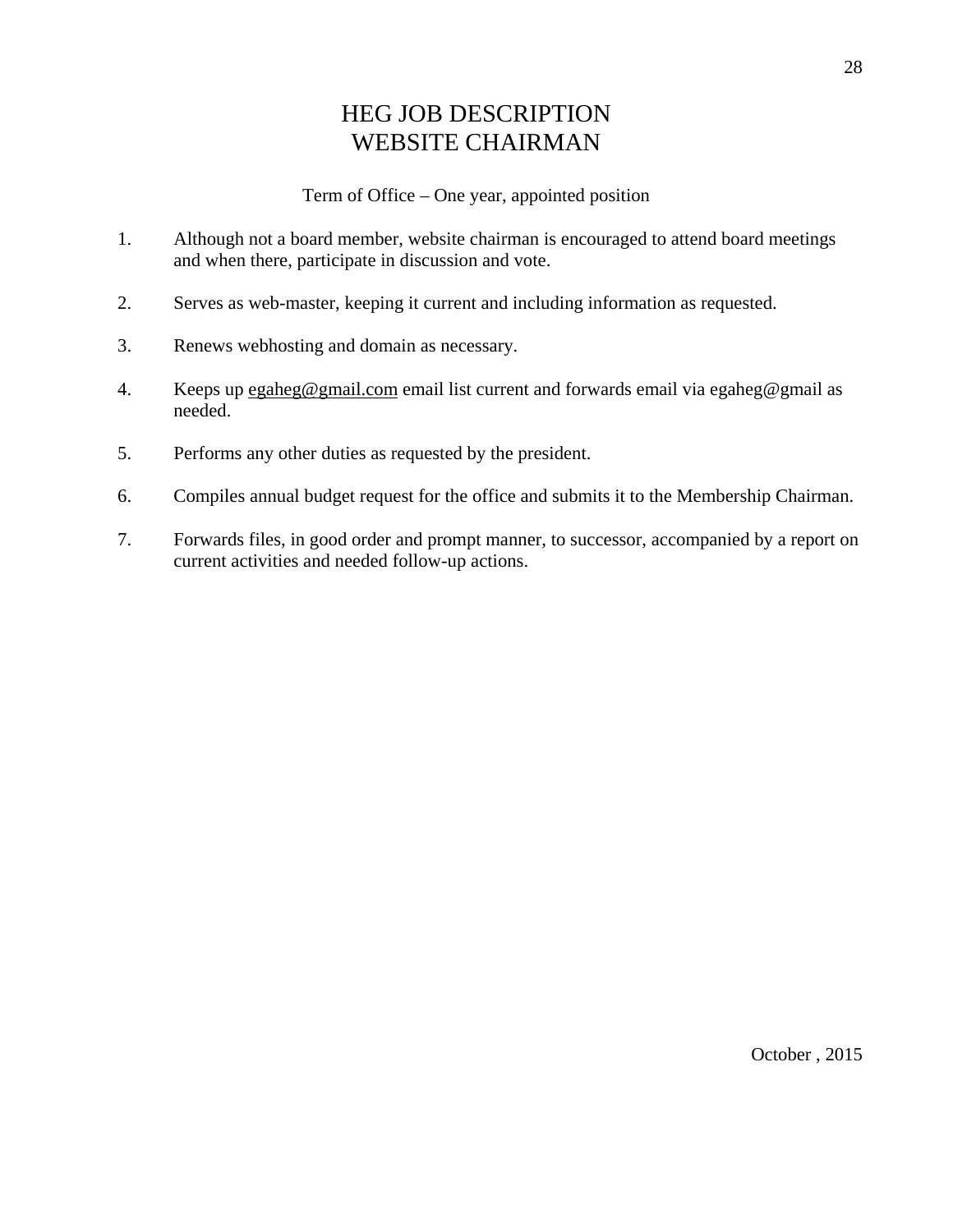## HEG JOB DESCRIPTION WELCOMING

- 1. Although not a board member, welcoming is encouraged to attend board meetings and when there, participate in discussion and vote.
- 2. Takes roll of attendance at general meetings and presents to secretary at the end of the meeting.
- 3. Monitors name tags.
- 4. Greets members and guests and sees that guests are introduced.
- 5. Sends a note to visitors and new members after the meeting.
- 6. Handles the mechanics of *Show and Tell*.
- 7. Reports to the board via the operations chairman if unable to attend board meetings.
- 8. Performs any other duties as requested by the president.
- 9. Compiles annual budget for welcoming and submits it to the vice-president for inclusion in the budget.
- 10. Forwards files, in good order and prompt manner, to successor, accompanied by a report on current activities and needed follow-up actions.